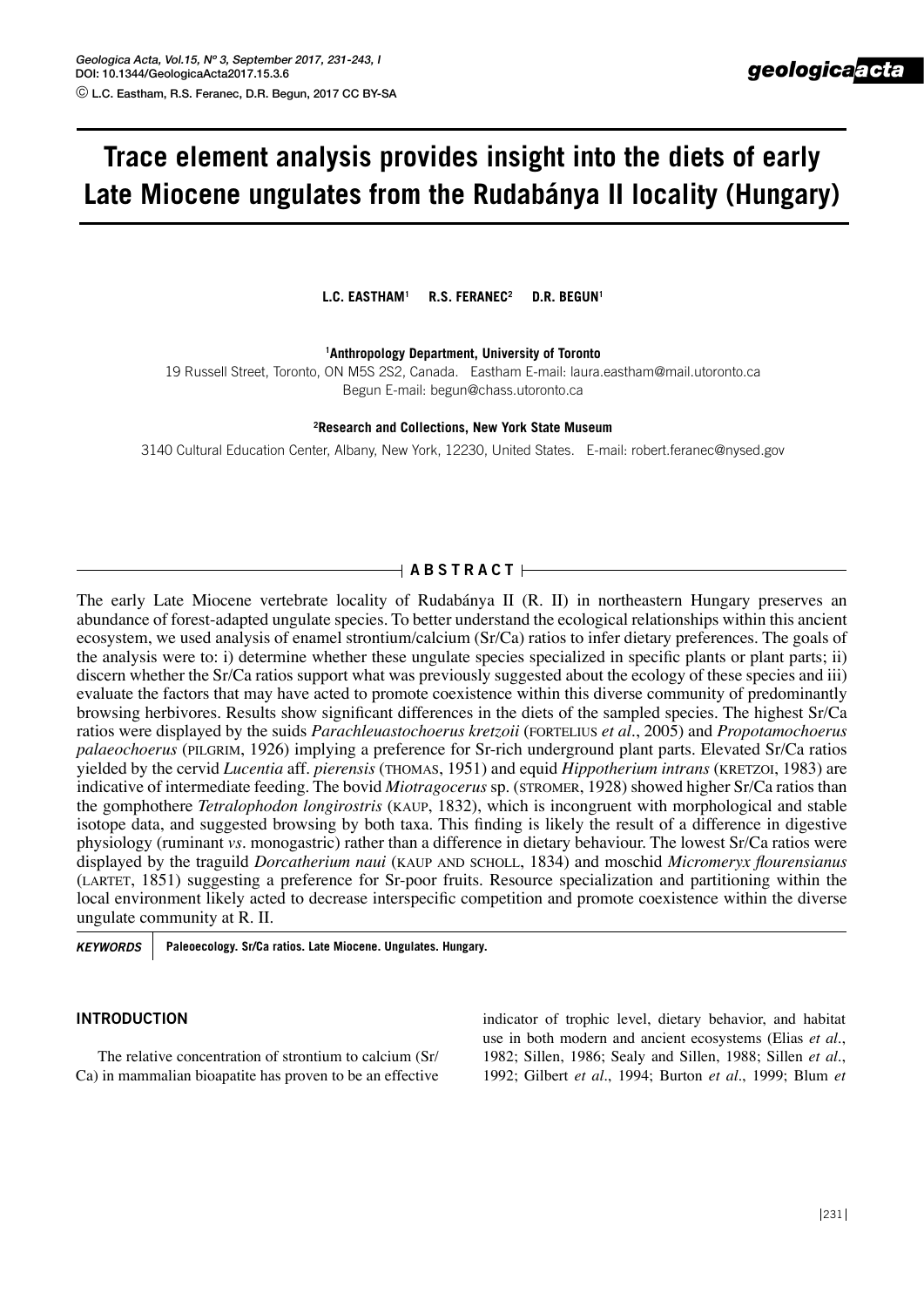*al.*, 2000; Balter *et al.*, 2002; 2012; Palmqvist *et al.*, 2003; Lee-Thorp *et al.*, 2003; Balter, 2004; Sponheimer *et al.*, 2005; Sponheimer and Lee-Thorp, 2006; Domingo *et al.*, 2012; Peek and Clementz, 2012; Qu *et al.*, 2013; de Winter *et al.*, 2016). Strontium is a non-essential trace element, which mammals discriminate against relative to Ca in their intestines, kidneys, sites of bioapatite formation, and across the placenta and mammary glands (Taylor *et al.*, 1962; Lengemann, 1963; Walser and Robinson, 1963; Underwood, 1977; Sasaki and Garant, 1986; Avioli, 1988; Rossipal *et al.*, 2000; Chattopadhyay *et al.*, 2007). This results in herbivore tissues having lower Sr/Ca ratios than the plants they consume and carnivores having lower Sr/Ca ratios than their prey (Elias *et al.*, 1982; Burton *et al.*, 1999; Blum *et al.*, 2000). Systematic variations in Sr/Ca ratios also occur within trophic levels and can be used to assess the relative dietary contribution of certain plants and plant parts (Rao, 1979; Runia, 1987; Burton *et al.*, 1999; Sponheimer *et al.*, 2005; Sponheimer and Lee-Thorp, 2006; Domingo *et al.*, 2012). Due to a decrease in Sr concentration that occurs during xylem transport (centripetal accumulation) plant roots and stems have higher Sr/Ca ratios than leaves and fruits (Bowen and Dymond, 1955; Runia, 1987; Sillen, 1992; Burton *et al.*, 1999; Sponheimer *et al.*, 2005; Drouet and Herbauts, 2008). Grasses have been shown to have higher concentrations of Sr than the leaves of dicotyledonous plants (Sponheimer and Lee-Thorp, 2006). By analyzing the Sr/Ca ratios of sympatric mammalian herbivores it is possible to evaluate differences in dietary resource use and gain a better understanding of the factors that act to promote species coexistence. Here we use Sr/Ca ratios of fossil tooth enamel to evaluate dietary resource use within the ungulate community at Rudabánya II (R. II), an early Late Miocene (early Vallesian; ~10Ma) vertebrate locality in northeastern Hungary. The faunal assemblage at R. II preserves an abundance of forest-adapted fauna and presents a unique opportunity to examine species coexistence during a dynamic period in the evolution of terrestrial ecosystems in Europe.

During the early Vallesian (11.2–9.7Ma), mammalian communities in central and western Europe achieved exceptionally high levels of species diversity (Agustí *et al.*, 1997, 2003, 2013; Franzen and Stroch, 1999; Daxner-Höck, 2004; Bernor *et al.*, 2004; Casanovas-Vilar *et al.*, 2014, 2016). The entry of new woodland-adapted immigrant taxa (hipparione horses, giraffids, and boselaphine bovids) during this time is not associated with the local extinction of forest-adapted faunas (Agustí *et al.*, 1997; Franzen and Stroch, 1999), suggesting low levels of competition. This period of optimum diversity was followed by the decline of forest-dwelling browsers and rise of woodland-adapted mixed-feeders and grazers (Fortelius *et al.*, 2002). It was traditionally hypothesized that the diversity of forestadapted taxa decreased abruptly at the early/late Vallesian

boundary (~9.7Ma) in a faunal turnover event termed the Vallesian Crisis (Agustí and Moyà-Solà, 1990; Agustí *et al.*, 1997, 1999, 2003, 2013; Fortelius *et al.*, 1996; Fortelius and Hokkanen, 2001). However, more recent analysis suggests that the demise of forest-dwelling communities occurred gradually through a series of extinction events that began in the late Vallesian/early Turolian (Franzen *et al.*, 2013; Casanovas-Vilar *et al.*, 2014, 2016; Daxner-Höck *et al.*, 2016).

To better understand how early Vallesian ecosystem functioned it is necessary to examine the complex ecological relationships that occurred within each trophic level. In this study, we use Sr/Ca ratios to evaluate the diets of early Vallesian ungulates with the aim of determining: i) whether the sampled ungulate species show specialization for specific plants or plant parts, ii) whether Sr/Ca ratios support what is known about the ecology of these particular ungulate species from other methods, and iii) what factors may have acted to maintain coexistence within this diverse community of predominantly browsing herbivores.

### **Geological setting**

Rudabánya is an early Late Miocene (early Vallesian) vertebrate paleontological locality situated within the Pannonian Basin, on the western flank of the northern Carpathian Mountains, in northeastern Hungary (N48º22'48.13", E20º37'43.57"; Fig. 1). There are several vertebrate localities within the Rudabánya complex; the current study analyzes fauna from the R. II locality. The fossiliferous deposits at Rudabánya accumulated near the shoreline of Lake Pannon, which formed at approximately 11.6Ma (Kázmér, 1990; Rögl, 1998; Magyar *et al.*, 1999;



**FIGURE 1.** The Pannonian Basin with estimated maximum extension of Lake Pannon at *ca.* 10Ma indicated by white shading. Black diamond marks position of Rudabánya (N48°22'48.13", E20°37'43.57"). Black circles indicate position of Belgrade, Bucharest, Budapest, Vienna, and Zagreb for reference (modified from Rögl, 1998; Magyar *et al.*, 1999; Popov *et al.*, 2004).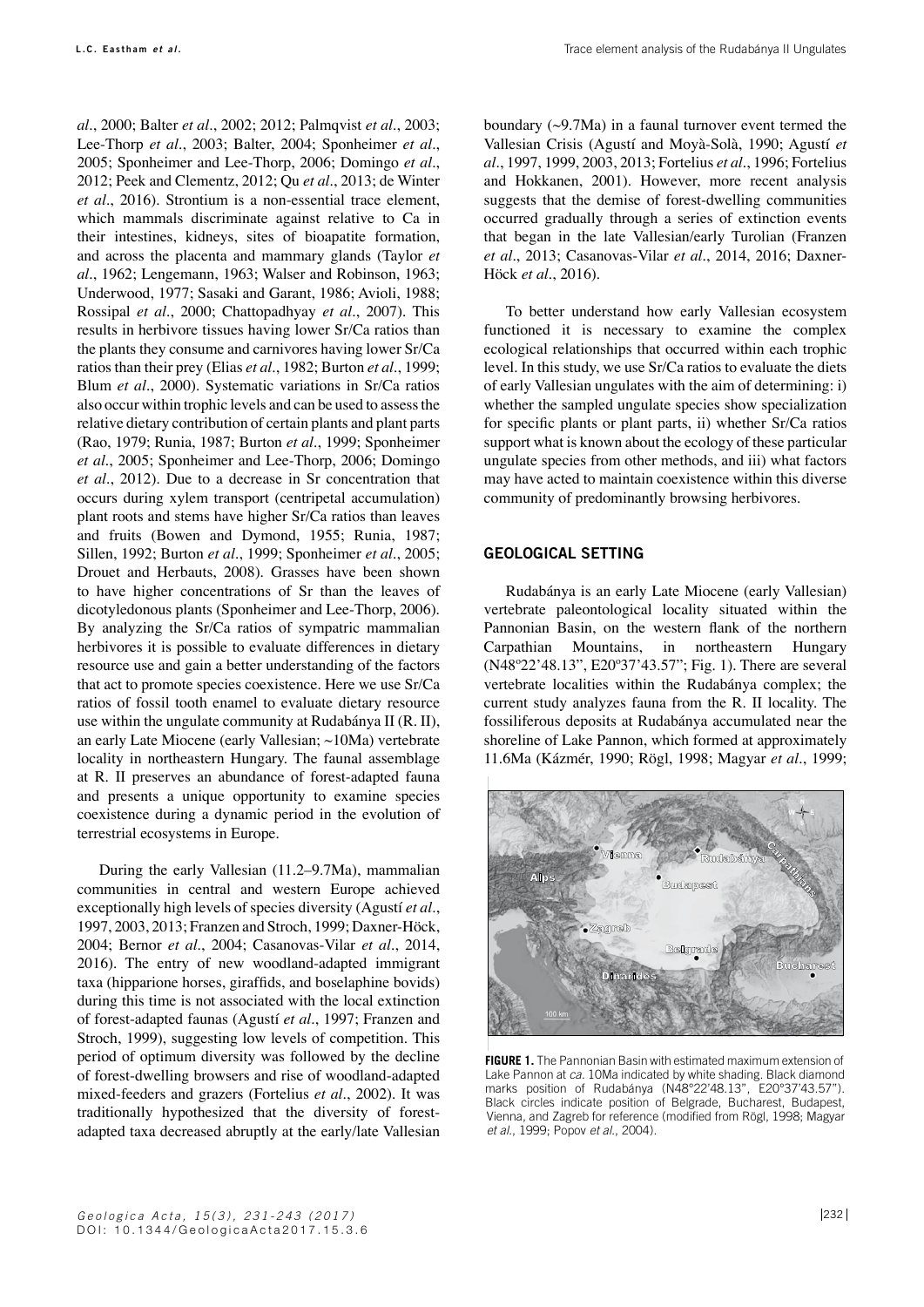Popov *et al.*, 2004). Lake Pannon reached its maximum extent (c 290,000km<sup>2</sup> ) between 10.5–10Ma, during a period of high precipitation and humidity (Magyar *et al.*, 1999; Harzhauser and Mandic, 2004; Harzhauser, 2007; Harzhauser *et al.*, 2008; Utescher *et al.*, 2017). During this period coastal environments were characterized by extensive marshes grading into forested-wetlands, and mixed evergreen and deciduous forest (Kretzoi *et al.*, 1976; Erdei *et al.*, 2007; Harzhauser *et al.*, 2008; Halby and Erdei, 2013; Utescher *et al.*, 2017). Palaeobotanical remains from R. II reflect a swamp association dominated by deciduous taxa (Kretzoi *et al.*, 1976; Halby and Erdei, 2013). Stable isotope analysis of 10 species of ungulates from R. II indicates a variable forest environment, which included both open and closed canopy habitats (Eastham *et al.*, 2016).

The depositional sequence at R. II is comprised of cyclic layers of clay, mud, and lignite totaling 8-12 meters. While the sequence is too short to tie into the geomagnetic timescale, the evolutionary stage of the fauna suggests it belongs near the top of the MN9 land mammal zone (10– 9.8Ma) (Kordos, 1991; Andrews *et al.*, 1996; Bernor *et al.*, 2003; Andrews and Cameron, 2010; Casanovas-Vilar *et al.*, 2011). The current study analyzes fauna from the black mud and gray marl depositional layers as one community. A lack of faunistic difference has been observed between these depositional layers suggesting that they sample overlapping communities (Kordos and Begun, 2002). Stable isotope analysis showed no significant difference in the values of fauna from the black mud and gray marl indicating little, if any, change in environmental conditions (Eastham *et al.*, 2011).

With 112 vertebrate species, including 69 species of mammals, R. II represents one of the richest early Vallesian palaeontological sites in Europe. The majority of the ungulate taxa are morphologically inferred as browsers including *Dorcatherium naui* (Tragulidae; KAUP AND scholl, 1834), *Micromeryx flourensianus* (Moschidae; LARTET, 1851), *Miotragocerus* sp. (Bovidae; STROMER, 1928), *Tapirus* cf. *priscus* (Tapiridae; kaup, 1833), *Chalicotherium* aff. *goldfussi* (Chalioctheriidae; kaup, 1833), *Hoploaceratherium belvederense* (Wang, 1929), *Aceratherium incisivum* (kaup, 1832) and *Lartetotherium*  aff. *sansaniensis* (LARTET, 1851) (Rhinocerotidae), and *Tetralophodon longirostris* (Gomphotheriidae; kaup, 1832). Suid taxa include a suine, *Propotamochoerus palaeochoerus* (pilgrim, 1926), first known from the Middle Miocene, and a primitive tetraconodont, *Parachleuastochoerus kretzoii* (FORTELIUS et al., 2005). The equid *Hippotherium intrans* (KRETZOI, 1983), a derived member of the *Hippotherium* lineage, shows morphological adaptations suggestive of more cursorial behaviour (Bernor *et al.*, 2003, 2004; Scott *et al.*, 2005). Patterns of meso- and microwear, as well as and stable isotope values indicate that the equid was an intermediate feeder (engaged in both browsing and grazing; Merceron *et al.*, 2007; Tütken *et al.*, 2013; Eastham *et al.*, 2016). Intermediate feeding has also been interpreted for the cervid *Lucentia* aff. *pierensis* on the basis of meso- and microwear and stable isotopes (Merceron *et al.*, 2007; Eastham *et al.*, 2016). R. II is one of the very few Late Miocene sites in Eurasia that preserves extensive samples of both a hominoid and pliopithecoid (Andrews *et al.*, 1997: Harrison, 2002; Kordos and Begun, 2002; Armour-Chelu *et al.*, 2005). *Rudapithecus hungaricus* (KRETZOI, 1969) and *Anapithecus hernyaki* (KRETZOI, 1975) have been recovered from the same depositional layers supporting the assumption of sympatry in these fossil primates (Andrews *et al.*, 1997; Kordos and Begun, 2002; Armour-Chelu *et al.*, 2005).

## **materials and methods**

All of the faunas sampled in the current study were recovered from the R. II locality within the Rudabánya complex. A total of 45 enamel samples from eight genera of medium to large-bodied mammals were analyzed

**TABLE 1**. Descriptive statistics for the R. II ungulate species analyzed in this study. SD indicates the standard deviation

| Taxon                          | Family          | N | Sr/Ca x 1000 |           |      |       |      |
|--------------------------------|-----------------|---|--------------|-----------|------|-------|------|
|                                |                 |   | Mean         | <b>SD</b> |      | Range |      |
| Dorcatherium naui              | Tragulidae      | 4 | 0.52         | 0.13      | 0.45 | To    | 0.70 |
| Hippotherium intrans           | Equidae         | 8 | 0.89         | 0.23      | 0.62 | To    | 1.21 |
| Lucentia aff. pierensis        | Cervidae        | 9 | 0.92         | 0.27      | 0.60 | To    | 1.26 |
| Micromeryx flourensianus       | Moschidae       | 6 | 0.57         | 0.16      | 0.31 | To    | 0.73 |
| Miotragocerus sp.              | <b>Bovidae</b>  | 8 | 0.82         | 0.22      | 0.58 | To    | 1.20 |
| Parachleuastochoerus kretzoii  | Suidae          | 4 | 1.54         | 0.38      | 1.25 | To    | 2.08 |
| Propotamochoerus palaeochoerus | Suidae          | 4 | 1.22         | 0.19      | 0.98 | To    | 1.42 |
| Tetralophodon longirostris     | Gomphotheriidae | 2 | 0.77         | 0.05      | 0.73 | To    | 0.80 |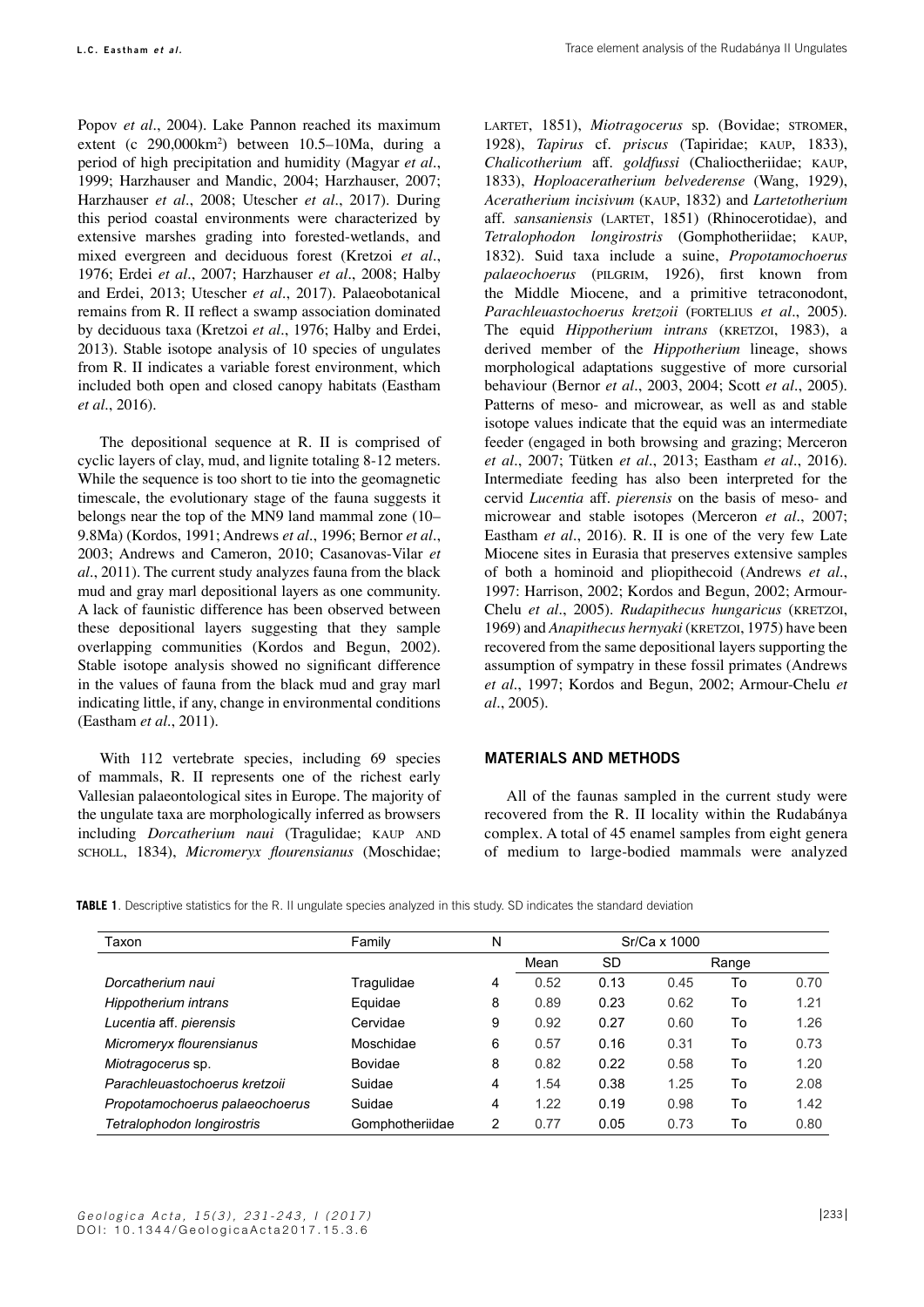(Table 1). Bedrock geology controls groundwater and soil trace element concentrations, making the direct comparison of trace element ratios from plants and animals living in different regions quite difficult (Sillen and Kavanagh, 1982; Sealy and Sillen, 1988; Sponheimer and Lee-Thorp, 2006; Kohn *et al.*, 2013). There has been extensive work examining the *post mortem* incorporation of trace elements into mammalian bones and teeth (Kyle, 1986; Price *et al.*, 1992; Trueman and Tuross, 2002). In fact, trace element ratios of fossil bone have been proposed as a proxy for fossil provenance based upon the presumed prominent incorporation of trace elements through diagenesis (Trueman and Benton, 1997; Ségalen *et al.*, 2008; Tutken *et al.*, 2011; Herwartz *et al.*, 2013; Kohn and Moses, 2013). Enamel was chosen for analysis over bone or dentine in this study because of its resistance to diagenetic alteration, due in part to its greater mineral content and lack of natural pores, and because it repeatedly has been shown to reliably reflect originally incorporated geochemical values (Lee-Thorp and van der Merwe, 1987, 1991; Wang and Cerling, 1994; Kohn *et al.*, 1999; Sponheimer and Lee-Thorp, 1999; 2006; Fourie *et al.*, 2008; Tutken *et al.*, 2008; Domingo *et al.*, 2009, 2012; Brügmann *et al.*, 2012). The exact mechanisms controlling trace element uptake in mammalian bioapatites are not completely understood and are thought to vary per element (Burton and Price, 2002; Kohn *et al.*, 2013). However, the uptake of trace elements through drinking water is generally thought to be too low to account for the concentrations found in teeth and bone, and instead it is suggested that diet and the ingestion of soil and dust account for *in vivo* trace element incorporation (Underwood, 1977; Sillen, 1992; Sponheimer *et al.*, 2005; Sponheimer and Lee-Thorp, 2006; Kohn *et al.*, 2013). While the majority of previous trace element studies have focused on Plio-Pleistocene and Holocene fossil material, works by Domingo *et al.* (2009, 2012) and Eberle *et al.* (2009) have shown the preservation of biogenic signals in Middle Miocene and Early Oligocene mammalian tooth enamel. Because the goal of our analysis was to examine variation in the feeding behaviour of adult animals, we preferentially sampled teeth that are among the last to develop, mineralize, and erupt (Hillson, 2005). Enamel  $(\sim 10$ mg) was removed using a low speed FOREDOM<sup>TM</sup> drill and carbide dental burs. 2-3mm wide samples were taken along the non-occlusal surface parallel to the growth axis across the entire length of the tooth, which provides average values of resource use during tooth development, typically representing many months to a few years.

Samples were chemically pretreated with hydrogen peroxide  $(30\%, H<sub>2</sub>O<sub>2</sub>)$  to remove organics and weak acetic acid  $(0.1N, CH<sub>3</sub>CO<sub>2</sub>H)$  to remove secondary carbonates (Koch *et al.*, 1997). Samples were centrifuged at a high speed and rinsed in distilled water to neutral pH before proceeding with the next solution. The remaining sample ( $\sim$ 5mg) was then dissolved in 1ml of HNO<sub>3</sub> in closed teflon beakers. After complete dissolution the beakers were opened and the samples evaporated to dryness on a hotplate. The residue was then dissolved in 0.5ml of 6N  $HNO<sub>3</sub>$  and evaporated to dryness, then dissolved again 0.5ml of 2.5N  $HNO<sub>3</sub>$  and evaporated to dryness. Prior to analysis the samples were dissolved in 1ml of  $2\%$  HNO<sub>3</sub> solution. Sr and Ca concentrations were analyzed by using an Element  $XR^{TM}$  inductively coupled plasma-mass spectrometer (ICP-MS) at the University of California, Santa Cruz. The precision of the ICP-MS is better than +/-2-4%. Sr and Ca data are presented here as ratios multiplied by 1000 (*e g.* Sr/Ca x 1000) (Sillen 1992; Balter *et al.*, 2002; Palmqvist *et al.*, 2003; Lee-Thorp *et al.*, 2003; Sponheimer *et al.*, 2005; Spomheimer and Lee-Thorp, 2006; Domingo *et al.*, 2009, 2012). Sr/Ca ratios were compared among taxa using both parametric (ANOVA, Fisher's LSD) and non-parametric (Kruskal-Wallis) tests where appropriate. Statistical analyses were run on SPSS 22.0, with significance set at *p*<0.05.

## **results**

The Sr/Ca ratios of the R. II fauna (Table 1; Fig. 1; Table I in the Appendix) are comparable with those reported for both modern (Elias *et al.*, 1982; Gilbert *et al.*, 1994; Burton *et al.*, 1999; Peek and Clementz, 2012; Martin *et al.*, 2015) and fossil mammals (Balter *et al.*, 2002, 2012; Lee-Thorp *et al.*, 2003; Palmqvist *et al.*, 2003; Sponheimer *et al.*, 2005; Sponheimer and Lee-Thorp, 2006; Domingo *et al.*, 2012). Statistically significant differences in Sr/Ca ratios among taxa (Table 2) indicates that diagenesis has not obscured the original ecological signal. Sympatric suids, *Parachleuastochoerus kretzoii* (x̅=0.54±0.38, n=4) and *Propotamochoerus palaeochoerus* ( $x=1.22\pm0.19$ ,  $n=4$ ), displayed the highest Sr/Ca ratios of the sampled fauna. The Sr/Ca ratios of the smaller tetraconodont suid *P. kretzoii* were higher than those

**TABLE 2.** Significant differences in Sr/Ca ratios among the sampled R. II ungulate species. Values shown with asterisks indicate significance for  $\alpha \leq 0.05$  using Fisher's least significant difference test

| Taxon             | P. kretzoii | palaeochoerus<br>σ. | pierensis<br>ăĘ<br>ند | ş.<br>Miotragocerus | H. intrans | T. longirostris | M. flourensianus |
|-------------------|-------------|---------------------|-----------------------|---------------------|------------|-----------------|------------------|
| P. kretzoii       |             |                     |                       |                     |            |                 |                  |
| P. palaeochoerus  | 0.06        |                     |                       |                     |            |                 |                  |
| L. aff. pierensis | $0.00*$     | $0.04*$             |                       |                     |            |                 |                  |
| Miotragocerus sp. | $0.00*$     | $0.01*$             | 0.32                  |                     |            |                 |                  |
| H. intrans        | $0.00*$     | $0.03*$             | 0.81                  | 0.46                |            |                 |                  |
| T. longirostris   | $0.00*$     | $0.03*$             | 0.40                  | 0.83                | 0.50       |                 |                  |
| M. flourensianus  | $0.00*$     | $0.00*$             | $0.00*$               | $0.03*$             | $0.01*$    | 0.21            |                  |
| D. naui           | $0.00*$     | $0.00*$             | $0.02*$               | 0.11                | $0.03*$    | 0.34            | 0.74             |
|                   |             |                     |                       |                     |            |                 |                  |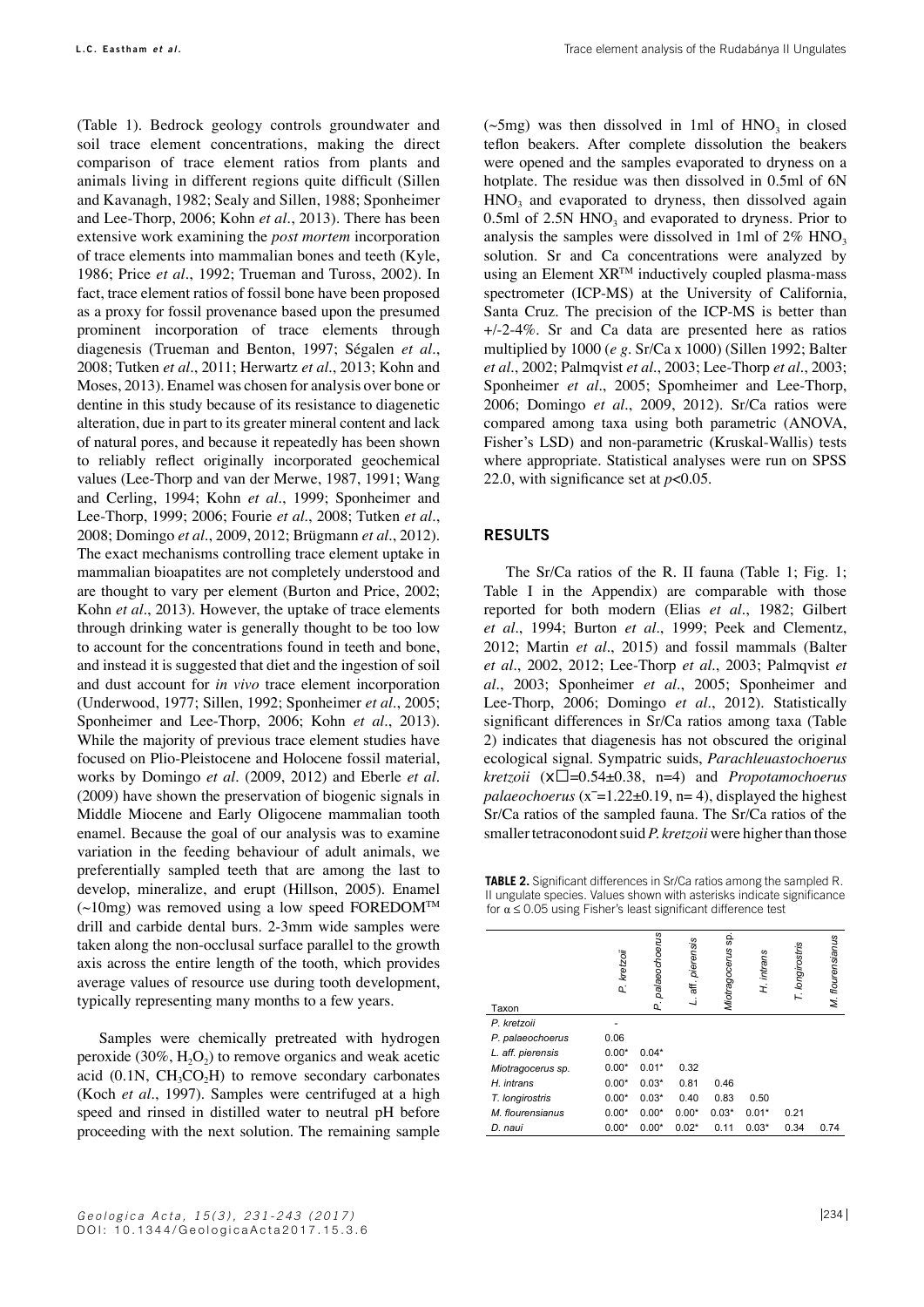of the larger suine *P. palaeochoerus*, but not significantly different (*p*=0.06, Fisher's LSD). The cervid *Lucentia* aff. *pierensis* (x̅=0.92±0.27, n=9), bovid *Miotragocerus* sp. (x̅=0.82±0.22, n=8), equid *Hippotherium intrans* (x̅=0.89±0.23, n=8), and gomphothere *Tetralophodon longirostris* (x̅=0.77±0.05, n=2), showed intermediate Sr/Ca ratios. Large-bodied ruminants *L.* aff. *pierensis* and *Miotragocerus* sp. yielded higher, but not significantly different (p=0.989, Fisher's LSD), Sr/Ca ratios than monogastric *H. intrans* and *T. longirostris*. The tragulid *Dorcatherium naui* (x<sup> $=$ </sup>0.52±0.13, n=4) and moschid *Micromeryx flourensianus* (x<sup> $=$ 0.57±0.16, n=6) displayed</sup> the lowest Sr/Ca ratios of the sampled fauna. The Sr/Ca ratios of the small-bodied ruminant *M. flourensianus* were significantly lower than those of the large-bodied ruminant *Miotragocerus* sp. (*p*=0.03, Fisher's LSD).

## **Discussion**

We found significant differences in the Sr/Ca ratios of the R. II fauna indicative of differential dietary resource use (Fig. 2; Table 2). Taxonomic differences in Sr/Ca ratios are generally concordant with those previously inferred on the basis of enamel oxygen and carbon stable isotope ratios (Eastham *et al.*, 2016; Fig. 3 of this paper). Both the heterogeneous taxonomic distribution of Sr/Ca values and correlations between the patterning of Sr/Ca and stable isotope ratios (Eastham *et al.*, 2016) indicate that original biogenic signals are reflected in the enamel. To stress, we are not arguing that the enamel of the R. II fauna has not undergone any *post mortem* alteration, but rather that the ecological patterning of concern to this study has not been obscured by diagenesis.

Plant roots, rhizomes, and stems preferentially accumulate heavier alkaline-earth elements resulting in higher Sr concentrations than leaves, flowers, and fruits (Runia, 1987; Sillen *et al.*, 1995; Burton *et al.*, 1999). Several authors have linked elevated Sr/Ca ratios in modern and fossil mammals with the consumption of Srrich underground plant parts (Sealy and Sillen, 1988; Sillen *et al.*, 1995; Burton *et al.*, 1999; Lee-Thorp *et al.*, 2003; Sponheimer *et al.*, 2005; Sponheimer and Lee-Thorp, 2006; Fourie *et al.*, 2008). The suids showed the highest Sr/Ca ratios of the sampled fauna (Fig. 2) suggesting diets rich in roots and rhizomes, which would have been abundant in the soft substrates along the margin of Lake Pannon. This interpretation is concordant with the higher carbon and lower oxygen isotope values reported for the R. II suids (Eastham *et al.*, 2016; Fig. 3). However, an omnivorous diet similar to that of the modern bush pig (*Potamochoerus porcus*) could also account for elevated Sr/Ca ratios (Balter *et al.*, 2002; Sponheimer *et al.*, 2005; Domingo *et* 



FIGURE 2. Mean value ±1 standard deviation plots of Sr/Ca enamel ratios of the R. II ungulates. Mammal reconstructions are not to scale.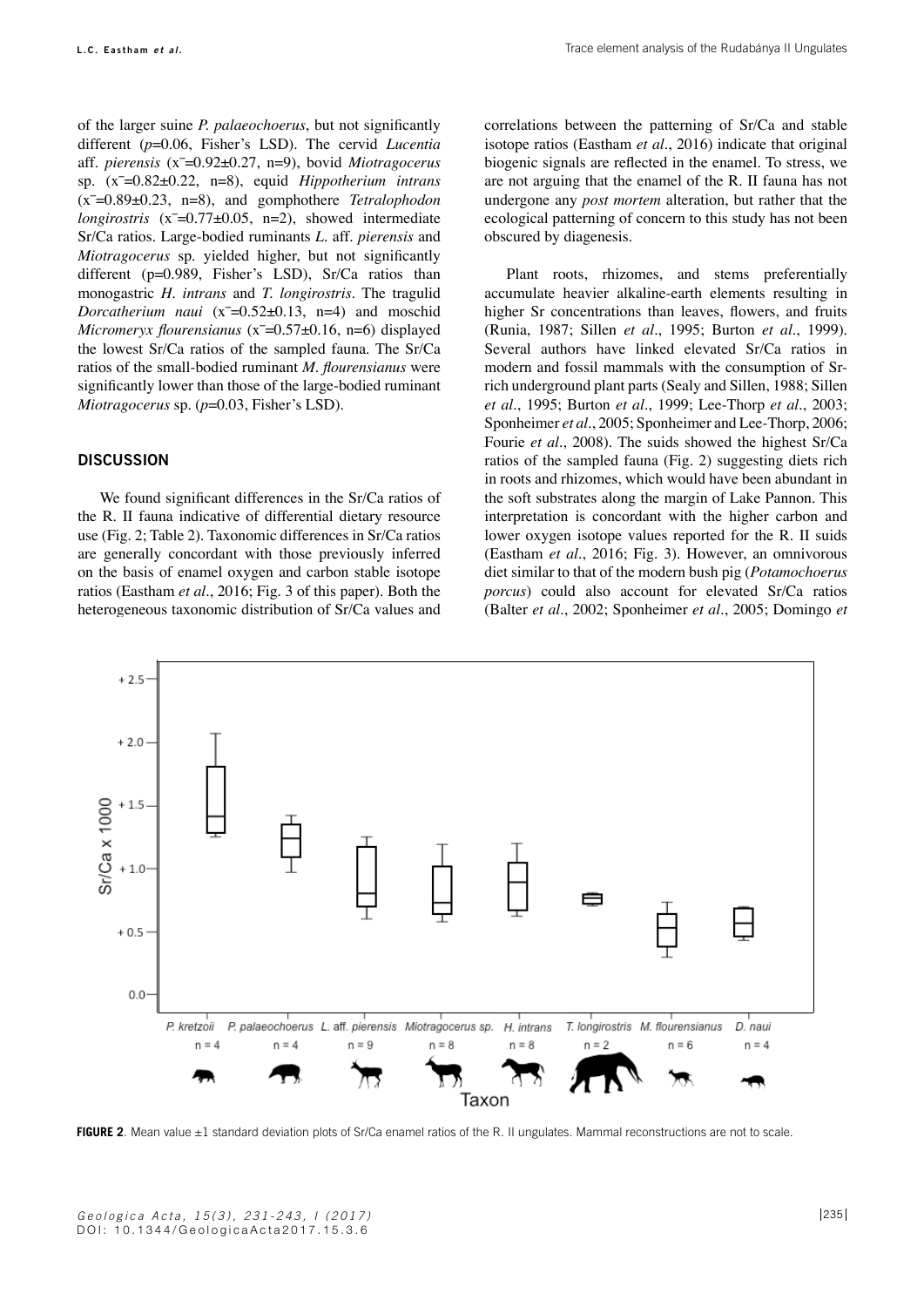*al.*, 2012). Patterns of molar emergence and wear indicate that the R. II suids had similar diets, with some degree of niche separation (Bernor *et al.*, 2003). Bernor *et al.* (2003) suggested that the R. II locality was situated within the core habitat of the larger suine *Propotamochoerus palaeochoerus* and marginal to the preferred habitat of the smaller tetraconodont suid *Parachleuastochoerus kretzoii*. Stable isotope analysis also indicates differential dietary resource use, with *P. palaeochoerus* displaying significantly higher carbon isotope values than *Parachleuastochoerus kretzoii* (Eastham *et al.*, 2016; Fig. 3). Sr/Ca ratios support the interpretation of niche separation with *P. kretzoii* (x̅= 1.54±0.38) showing comparatively higher Sr/Ca ratios than *P. palaeochoerus* (x̅= 1.22±0.19). While it is likely that both of the R. II suids were engaged in rooting the lower Sr/ Ca ratios of *P. palaeochoerus* could indicate an increased dependence on Sr-poor resources, such as fruit. The higher and more varied Sr/Ca ratios of *P. kretzoii* could suggest a more omnivorous diet and/or an increased dependence on underground plant parts. An omnivorous diet has been interpreted for the Middle Miocene tetraconodont suid *Conohyus simorrensis* (LARTET, 1851) on the basis of heterogeneous Sr/Ca ratios (Domingo *et al.*, 2012).

The cervid *Lucentia* aff. *pierensis* (x̅= 0.92±0.27) and equid *Hippotherium intrans* (x̅= 0.89±0.23) share relatively higher Sr/Ca ratios, which could indicate intermediate feeding including some intake of  $C_3$ graminoids. Grazing herbivores have been shown to reflect higher Sr/Ca ratios than coexisting browsers (Sponheimer *et al.,* 2005; Sponheimer and Lee-Thorp, 2006), as grasses are more enriched in Sr than dicotyledonous plants (Runia, 1987; Burton *et al.*, 1999). A flexible feeding strategy that included the consumption of grasses, leaves, and possibly fruits has been interpreted for Late Miocene *Hippotherium* on the basis of stable isotope and meso- and microwear data (Merceron *et al.*, 2007; Merceron, 2009; Tütken *et al.*, 2013; Eastham *et al.*, 2016). Meso- and microwear and stable isotope analysis of *L.* aff. *pierensis* also indicates intermediate feeding (Merceron *et al.*, 2007; Eastham *et al.*, 2016; Fig. 3). Domingo *et al.* (2009, 2012) analyzed the stable isotope, Sr/Ca, and barium/calcium (Ba/Ca) ratios of the Middle Miocene equid *Anchitherium* cf. *A. cursor* (sánchez *et al.*, 1998) from the Somosaguas site in Spain, and interpreted that equinid population as being intermediate feeding. Here, the Sr/Ca ratios of *Anchitherium* were higher than those of the coexisting gomphothere, but slightly lower than those of the largebodied ruminants (Domingo *et al.*, 2012). At R. II, the Sr/Ca ratios of *H. intrans* are higher than those of the gomphothere *Tetralophodon longirostris* (x̅= 0.77±0.05), and fall between those of the two large-bodied ruminants (*L.* aff. *pierensis* and *Miotragocerus* sp.).



**FIGURE 3**. Scatter plot of mean values and total ranges of enamel Sr/Ca ratios and carbon stable isotope (δ<sup>13</sup>C) values of the R. II fauna. δ<sup>13</sup>C enamel values are taken from Eastham *et al.*, 2016.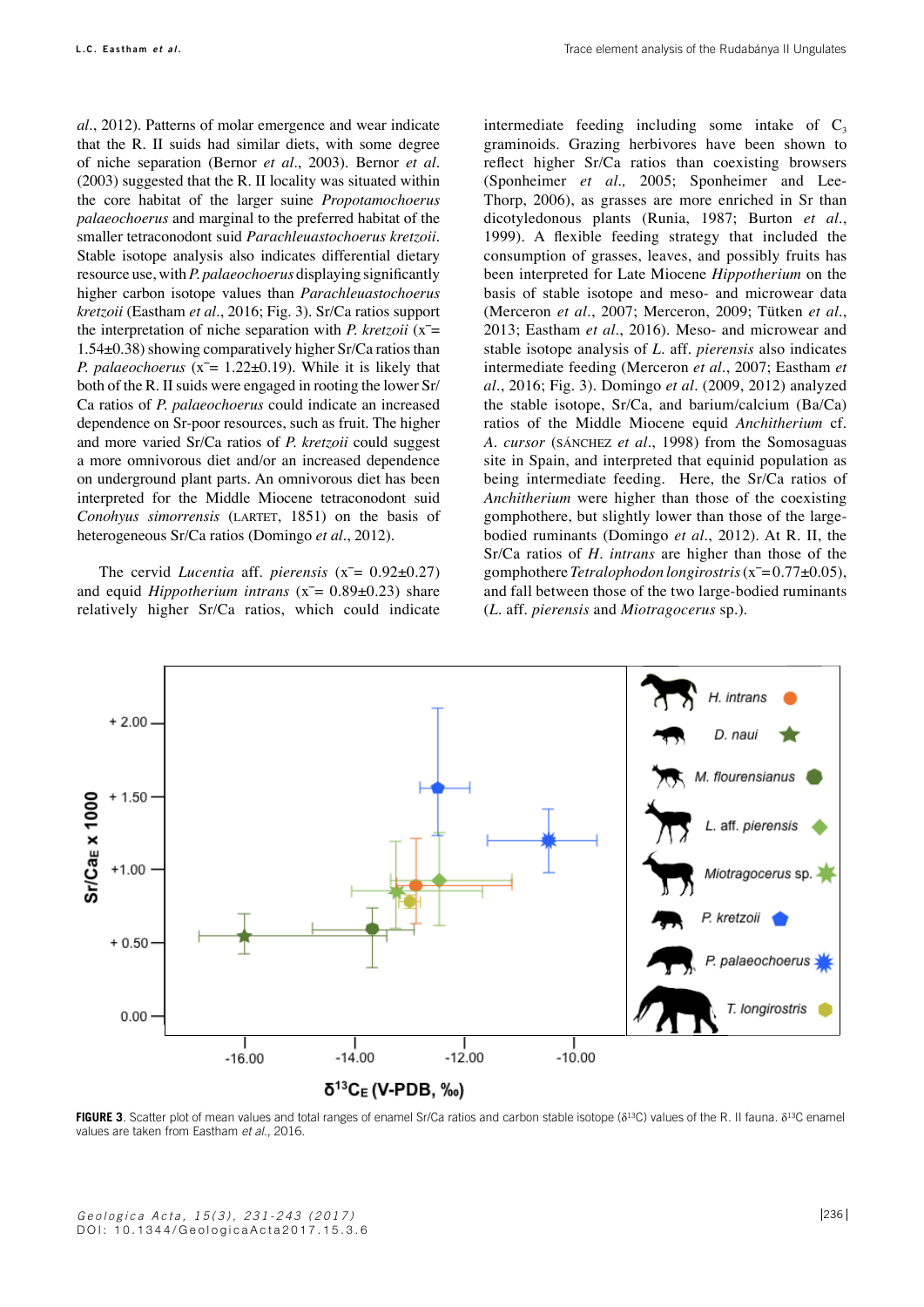Unlike the cervid (*Lucentia* aff. *piernesis*) and equid (*Hippotherium intrans*), the elevated Sr/Ca ratios of the bovid *Miotragocerus* sp. are incongruent with morphological and stable isotope data, which suggest a diet dominated by leaves with a small fruit component (Solounias and Dawson-Saunders, 1988; Spassov and Geraads, 2004; Merceron *et al.*, 2007; Merceron, 2009; Eastham *et al.*, 2016). This type of diet would typically be associated with relatively low Sr/Ca ratios (Burton *et al.*, 1999; Lee-Thorp *et al.*, 2003; Sponheimer *et al.*, 2005; Drouet and Herbauts, 2008). The discrepancy between morphological and trace element data could be accounted for by differences in the gastrointestinal tract of ruminant *vs.* monogastric ungulates. Balter *et al.* (2002) found that ruminants were enriched in Ba compared to contemporaneous monogastric mammoths, rhinoceroses, and equids. Barium is chemically very similar to strontium and shows a comparable metabolic behavior (Burton, 2008). In fact, several studies have shown that Ba/Ca and Sr/Ca ratios reflect similar dietary information (Burton and Wright, 1995; Burton *et al.*, 1999; Burton, 2008). These authors suggest that the prolonged retention of digesta in ruminant bodies, in addition to more efficient cellulose digestion, results in a greater concentration of non-essential trace elements in the bones and teeth. Deer and antelope have been shown to yield significantly higher Ba/Ca ratios than other non-ruminant herbivores (Gilbert *et al.*, 1994; Burton *et al.*, 1999). Domingo *et al.* (2009, 2012) found the highest Sr/Ca and Ba/Ca ratios in the large-bodied ruminants at the Somosaguas site. At R. II, the Sr/Ca ratios of *Miotragocerus* sp. are higher than those of the gomphothere *T. longirostris* ( $x = 0.77 \pm 0.05$ ) and comparable with those of the cervid and equid. While limited by sample size (n= 2), the Sr/Ca ratios of *T. longirostris* are congruent with morphological and stable isotope data indicating a browsing diet (Agustí and Antón, 2002; Domingo *et al.*, 2013; Eastham *et al.*, 2016). It is likely that the comparatively higher Sr/Ca ratios of the bovid reflect a different digestive physiology (ruminant *vs.* monogastric) rather than a significant difference in diet.

*Dorcatherium naui* (x̅= 0.52±0.13; Tragulidae) and *Micromeryx flourensianus* (x̅= 0.57±0.16; Moschidae) displayed the lowest Sr/Ca ratios of the sampled fauna (Table 2; Fig. 2) indicating a preference for Sr-poor plants or plant parts. Trace element concentrations are unevenly distributed in plants, with the highest concentrations in the roots and lowest concentrations in the fruits (Rao, 1979; Runia, 1987; Burton *et al.*, 1999; Drouet and Herbauts, 2008). For example, an early study of chicku (*Achras sapota*) and mango (*Mangifera indica*) trees revealed lower Sr concentrations in fruits as compared to leaves (Rao, 1979). The low Sr/Ca ratios of *D. naui* and *M. flourensianus* are in accordance with morphological and stable isotope data indicating a dietary preference for fruit (Tütken *et al.*, 2006; Merceron *et al.*, 2007; Merceron, 2009; Aiglstorfer *et al.*, 2014; Eastham *et al.*, 2016; Fig 3.). The presence of species dependent on fruit is consistent with the abundance of endocarps recovered from R. II (Kordos and Begun, 2002; Hably and Erdei, 2013). *D. naui* and *M. flourensianus* are suggested to have occupied a similar niche to extant duikers (*Cephalophus* sp.; smith, 1827) and water chevrotains (*Hyemoschus aquaticus*; ogilby, 1841), which inhabit the forest floors of tropical Africa and selectively feed on fruits and seeds fallen from the canopy (Nowak, 1991; Cerling *et al.*, 2004; Merceron *et al.*, 2007; 2009; Rössner, 2007; Alba *et al.*, 2011).

Interestingly, the Sr/Ca ratios of *M. flourensianus* were significantly lower ( $p= 0.03$ , Fisher's LSD) than those of the bovid *Miotragocerus* sp. (Fig. 2; Table 2). The results are unexpected given that both species were ruminants thought to have browsed on leaves and fruits (Tütken *et al.*, 2006; Merceron *et al.*, 2007; Merceron, 2009; Aiglstorfer *et al.*, 2014; Eastham *et al.*, 2016), which are Sr-poor plant resources. As far as we know, the behavior of Sr in the gastrointestinal tracts of small *vs.* large-bodied ruminants has not yet been studied, so no conclusive remarks can be made. However, it is possible that the unique digestive adaptations of extant small-bodied ruminant frugivores could help to clarify this finding. Rumination is a relatively inefficient way to obtain energy from low fiber foods, like most fruits (Cork, 1996). Despite this, many smallbodied ruminants living in tropical forests throughout the world depend on fruit for energy and nutrients. The success of small-bodied ruminant frugivores has been related to several adaptations in their digestive process. Their small rumen and fermentation capacity relative to energy requirements requires that they eat more readily fermentable carbohydrates and subsequently pass plant fiber more rapidly through the digestive tract (Demment and Van Soest, 1985). They also tend to have a larger reticuloomasal orifice, which allows some digesta to escape rumen fermentation (Hofmann, 1973). If the prolonged retention of digesta by large-bodied ruminants is associated with an increase in the uptake of non-essential trace elements, it seems plausible that the rapid passage of digesta by smallbodied ruminant frugivores could result in a decrease in trace element uptake. Testing this hypothesis, however, requires further baseline work with modern ruminants examining the behaviour of Sr under different digestive strategies.

Determining ecological relationships within trophic levels is important for understanding how ecosystems function. The niche partitioning hypothesis predicts that ecologically similar species can coexist by partitioning their resources in one or more of the three primary niche dimensions (diet, habitat and time; Hardin, 1960; Schoener, 1974; DiBitetti *et al.*, 2009), with diet being the most commonly segregated axis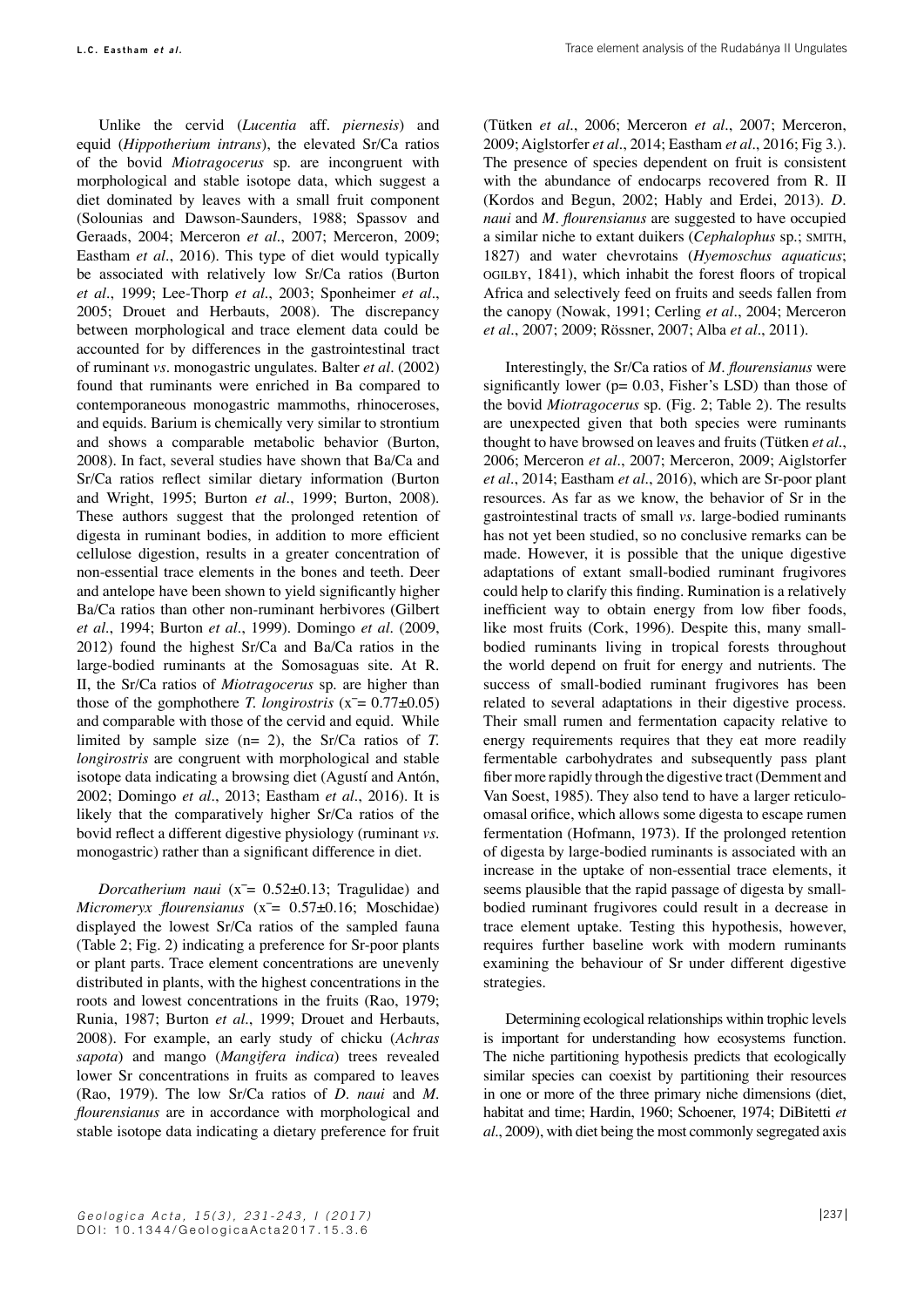among herbivores (Stewart *et al.*, 2002). The trace element analysis shows significant differences in dietary resource use within the early Late Miocene ungulate community at R. II, implying that the different analyzed ungulate species did partition resources by selecting different plants and/or plant parts, which would diminish competition. However, the overlapping ranges of Sr/Ca values displayed by the two suids, the cervid and equid, and the tragulid and moschid indicate some degree of dietary niche overlap. Studies of modern herbivore communities have demonstrated increased dietary niche overlap during periods of resource abundance. The low levels of feeding competition that occur during these periods promote the coexistence of ecologically similar species (Pyke *et al.*, 1977; Gordon and Illius, 1989; Stevenson *et al.*, 2000; Levine and Hille Ris Lambers, 2009; Singh *et al.*, 2011; Djagoun *et al.*, 2013; Landman *et al.*, 2013; Kartzinel *et al.*, 2015). A local abundance of plant resources in addition to dietary resource partitioning likely acted as the primary factors promoting species coexistence within the ungulate community at R. II.

While the fossil record at R. II provides important information for understanding the factors that acted to promote the assembly and coexistence of early Vallesian mammalian communities, it lacks the depth of time required to evaluate changes in faunal diversity through time. Recent analysis of small mammal diversity in the Vallès-Penedès Basin in Spain indicates a slow decline in taxonomic richness occurring since the late Vallesian (Casanovas-Vilar *et al.*, 2014, 2016). These findings are contrary to previous studies, which reported an abrupt extinction event at the early/late Vallesian boundary (the Vallesian Crisis; Agustí and Moyà-Solà, 1990; Agustí *et al.*, 1997, 1999, 2003, 2013). Casanovas-Vilar *et al.* (2014, 2016) suggested that the decline of forest-dwelling taxa occurred gradually through a series of extinction events beginning in the late Vallesian. These authors asserted that the abrupt pattern of extinctions interpreted as the "Vallesian Crisis" resulted from uneven sampling. In central Europe, studies by Franzen *et al.* (2013) and Daxner-Höck *et al.* (2016) have demonstrated the persistence of some forest-adapted fauna (chalicotheres, moschids, and certain rodents) well into the early Turolian. Environmental changes associated with the Late Miocene cooling are not well expressed in the Pannonian Basin (Ivanov *et al.*, 2011; Hably, 2013; Utescher *et al.*, 2017), due to the buffering effect of Lake Pannon. A recent palaeoclimatic study utilizing Plant Functional Types (PFTs) indicated constantly humid conditions along the northern margin of the lake throughout the early and middle Turolian (9-6.5Ma; Utescher *et al.*, 2017).

### **conclusions**

Examination of tooth enamel Sr/Ca ratios in early Late Miocene ungulates from R. II showed significant

differences in dietary resource use. In general, the Sr/Ca ratios of the sampled species support previous ecological determinations made on the basis of morphological and stable isotope data. The suids *Parachleuastochoerus kretzoii* and *Propotamochoerus palaeochoerus* displayed the highest Sr/Ca ratios suggesting a preference for Sr-rich roots and rhizomes. *Parachleuastochoerus kretzoii* yielded higher and more heterogeneous Sr/Ca ratios than *Propotamochoerus palaeochoerus*, which could be indicative of a more omnivorous diet. Elevated Sr/Ca ratios exhibited by the cervid *Lucentia* aff. *pierensis* and equid *Hippotherium intrans* suggest intermediate feeding, which included the intake of C<sub>3</sub> graminoids. The bovid *Miotragocerus* sp. displayed higher Sr/Ca ratios, suggesting intermediate feeding, than the gomphothere *Tetralophodon longirostris*. The implication for *Miotragocerus* sp. as an intermediate feeder is incongruent with morphological and stable isotope data, which identifies it as a browser. This discrepancy likely reflects a difference in digestive physiology (ruminant *vs.* monogastric) as opposed to a difference in dietary behavior. The traguild *Dorcatherium naui* and moschid *Micromeryx flourensianus* showed the lowest Sr/Ca ratios of the sampled R. II fauna suggesting a preference for Sr-poor fruit. A similar range of Sr/Ca values were found in several of the sampled species implying some degree of interspecific competition. To diminish potential competition it is likely that the different ungulate species partitioned plant resources within the local environment, which would have acted to promote coexistence within this diverse community of predominantly browsing herbivores. This study further highlights the utility of trace element ratios to discern the complex ecological relationships of species in ancient ecosystems.

### **ACKNOWLEDGMENTS**

Funding and/or logistical support was provided by the Natural Sciences and Engineering Research Council of Canada (NSERC) (RGPIN-2016-06761), the National Geographic Society (8801- 10), Ontario Graduate Scholarship, Geological Society of America Research Award, General Motors Women in Science and Mathematics Award, University of Toronto Graduate Fellowship, and the New York State Museum. We thank the Geological and Geophysical Institute of Hungary (MFGI). We thank L. Kordos, J. Halfar, D. Bovee and D. Boutilier for their contributions to this research.

#### **REFERENCES**

- Agustí, J., Moyà-Solà, S., 1990. Mammal extinctions in the Vallesian (Upper Miocene). Lecture Notes in Earth Sciences, 30, 425-432.
- Agustí, J., Antón, M., 2002. Mammoths, Sabertooths, and Hominids: 65 Million Years of Mammalian Evolution in Europe. New York, Columbia University Press, 313pp.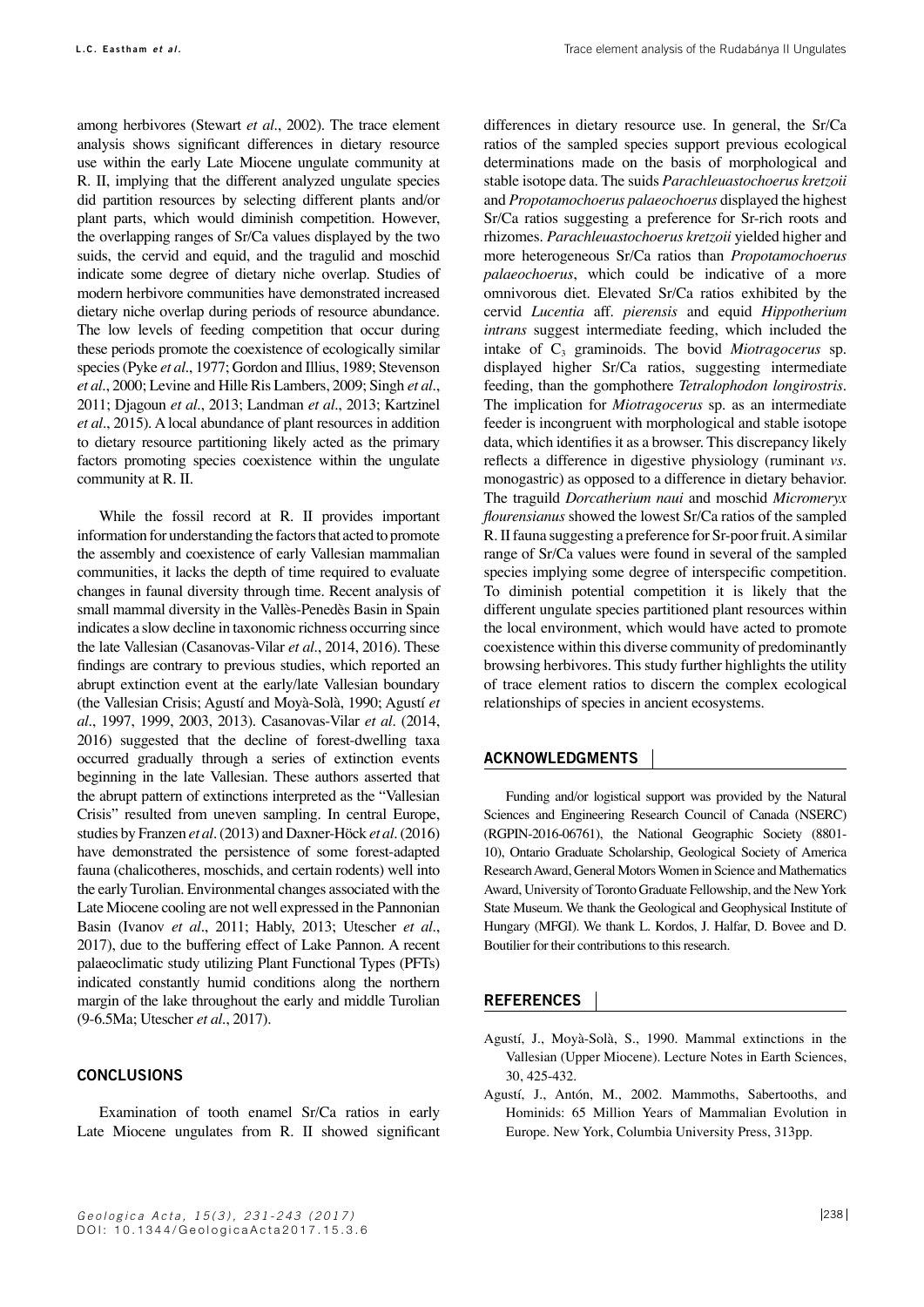- Agustí, J., Cabrera, L., Garcés, M., Parés, J.M., 1997. The Vallesian mammal succession in the Vallès-Penedès basin (Northeast Spain): paleomagnetic calibration and correlation with global events. Palaeogeography, Palaeoclimatology, Palaeoecology, 133, 149-180.
- Agustí, J., Cabrera, L., Garcés, M., Llenas, M., 1999. Mammal turnover and Global climate change in the Late Miocene terrestrial record of the Vallès-Penedès Basin (NE Spain). In: Agustí, J., Rook, L., Andrews, P. (eds.). Hominoid Evolution and Climatic Change in Europe. Vol. 1: The Evolution of Neogene Terrestrial Ecosystems in Europe. Cambridge, Cambridge University Press, 390-397.
- Agustí, J., Siria, A.S.D., Garcés, M., 2003. Explaining the end of the hominoid experiment in Europe. Journal of Human Evolution, 45, 145-153.
- Agustí, J., Cabrera, L., Garcés, M., 2013. The Vallesian mammal turnover: A Late Miocene record of decoupled land-ocean evolution. Geobios, 46, 151-157.
- Aiglstorfer, M., Bocherens, H., Böhme, M., 2014. Large Mammal Ecology in the late Middle Miocene locality Gratkorn (Austria). Palaeobiodiversity and Palaeoenvironments, 94, 189-213.
- Alba, D.M., Moyà-Solà, S., Robles, J.M., Casanovas-Vilar, I., Rotgers, C., Carmona, R., Galindo, J., 2011. Middle Miocene tragulid remains from Abocador de Can Mata: the earliest record of *Dorcatherium naui* fromWestern Europe. Geobios, 44, 135-150.
- Andrews, P., Cameron, D., 2010. Rudabànya: Taphonomic analysis of a fossil hominid site from Hungary. Palaeogeography, Palaeoclimatology, Palaeoecology, 297, 311-329.
- Andrews, P., Harrison, T., Martin, L., Delson, E., Bernor, R.L., 1996. Systematics and biochronology of European Neogene catarrhines. In: Bernor, R., Fahlbusch, V. (eds.). Evolution of Neogene Continental Biotopes in Europe and the Eastern Mediterranean. New York, Columbia University Press, 168-207.
- Armour-Chelu, M., Andrews, P., Bernor, R.L., 2005. Further observations on the primate community at Rudabánya II (Late Miocene, early Vallesian age), Hungary. Journal of Human Evolution, 49, 88-98.
- Avioli, L.V., 1988. Calcium and phosphorus. In: Shils, M.E., Young, V.R. (eds.). Modern Nutrition in Health and Disease. Philadelphia, Lea and Febiger, 142-148.
- Balter, V., 2004. Allometric constraints on Sr/Ca and Ba/ Ca partitioning in terrestrial mammalian trophic chains. Oecologia, 139, 83-88.
- Balter, V., Bocherens, H., Person, A., Labourdette, N., Renard, M., Vandermeersch, B., 2002. Ecological and physiological variability of Sr/Ca and Ba/Ca in mammals of West European mid-Würmian food webs. Palaeogeography, Palaeoclimatology, Palaeoecology, 186, 127-143.
- Balter, V., Braga, J., Telouk, P., Thackeray, F., 2012. Evidence for dietary change but not landscape use in South African early hominins. Nature, 489, 558-560.
- Begun, D.R., 2007. Fossil record of Miocene hominoids. In: Henke, W., Tattersall, I. (eds.). Handbook of Paleoanthropology. Heidelberg, Springer, 921-977.
- Bernor, R.L., Armour-Chelu, M., Kaiser, T.M., Scott, R.S., 2003. An evaluation of the late MN 9 (Late Miocene, Vallesian age), hipparion assemblage from Rudabánya (Hungary): Systematic background, functional anatomy and paleoecology. Coloquios de Paleontología, Volumen Extraordinario, 1, 35-45.
- Bernor, R.L., Kordos, L., Rook, L., Agustí, J., Andrews, P., Armour-Chelu, M., Begun, D.R., de Bonis, L., Cameron, D.W., Damuth, J., Daxner-Höck, G., Fessaha, N., Fortelius, M., Franzen, J.L., Gasparik, M., Gentry, A., Heissig, K., Hernyak, G., Kaiser, T.M., Koufos, G.D., Krolopp, E., Jánossy, D., Llenas, M., Meszáros, L., Müller, P., Renne, P.R., Rocek, Z., Sen, S., Scott, R.S., Szindlar, Z., Topál, G.Y., Ungar, P.S., Untescher, T., van Dam, J.A., Werdelin, L., Ziegler, R., 2004. Recent advances on multidisciplinary research at Rudabánya, Late Miocene (MN9), Hungary: a compendium. Paleontographica Italia, 89, 3-36.
- Blum, J.D., Taliaferro, H., Weisse, M.T., Holmes, R.T., 2000. Changes in Sr/Ca, Ba/Ca and 87Sr/86Sr ratios between trophic levels in two forest ecosystems in the northeastern USA. Biogeochemistry, 49, 87-101.
- Bowen, H.J.M., Dymond, J.A., 1955. Strontium and barium in plants and soils. Proceedings of the Royal Society of London, 144(B), 355-368.
- Brügmann, G., Krause, J. Brachert, T.C., Stoll, B., Weis, U., Kullmer, O., Semmanda, I., Mertz, D.F., 2012. Chemical composition of modern and fossil hippopotamid teeth and implications for paleoenvironmental reconstructions and enamel formation – Part 2: Alkaline earth elements as tracers of watershed hydrochemistry and provenance. Biogeosciences, 9, 4803-4817.
- Burton, J.H., 2008. Bone chemistry and trace element analysis. In: Katzenberg, A.M., Saunders, S.R., (eds.). Biological Anthropology of the Human Skeleton. New Jersey, John Wiley & Sons, Inc., Second Edition, 443-460.
- Burton, J.H., Wright, L.E., 1995. Nonlinearity in the relationship between bone Sr/Ca and diet: paleodietary implications. American Journal of Physical Anthropology, 96, 273-282.
- Burton, J.H., Price, T.D., 2002. The use and abuse of trace elements for paleodietary research. In: Ambrose, S.H., Katzenberg, M.A. (eds.). Biogeochemical Approaches to Paleodietary Analysis, Advances in Archaeological and Museum Science. Springer, 159-171.
- Burton, J.H., Price, T.D., Middleton, W.D., 1999. Correlation of bone Ba/Ca and Sr/Ca due to biological purification of calcium. Journal of Archaeological Science, 26, 609-616.
- Casanovas-Vilar, I., Alba, D.M., Garcés, M., Robles, J.M., Moyá-Solá, S., 2011. Updated chronology for the Miocene hominoid radiation in western Eurasia. Proceedings of the National Academy of Sciences, 108, 5554-5559.
- Casanovas-Vilar, I., Van den Hoek Ostende, L.W., Furió, M., Madern, P.A., 2014. The range and extent of the Vallesian Crisis (Late Miocene): new prospects based on the micromammal record from the Vallès-Penedès basin (Catalonia, Spain). Journal of Iberian Geology, 40, 29-48.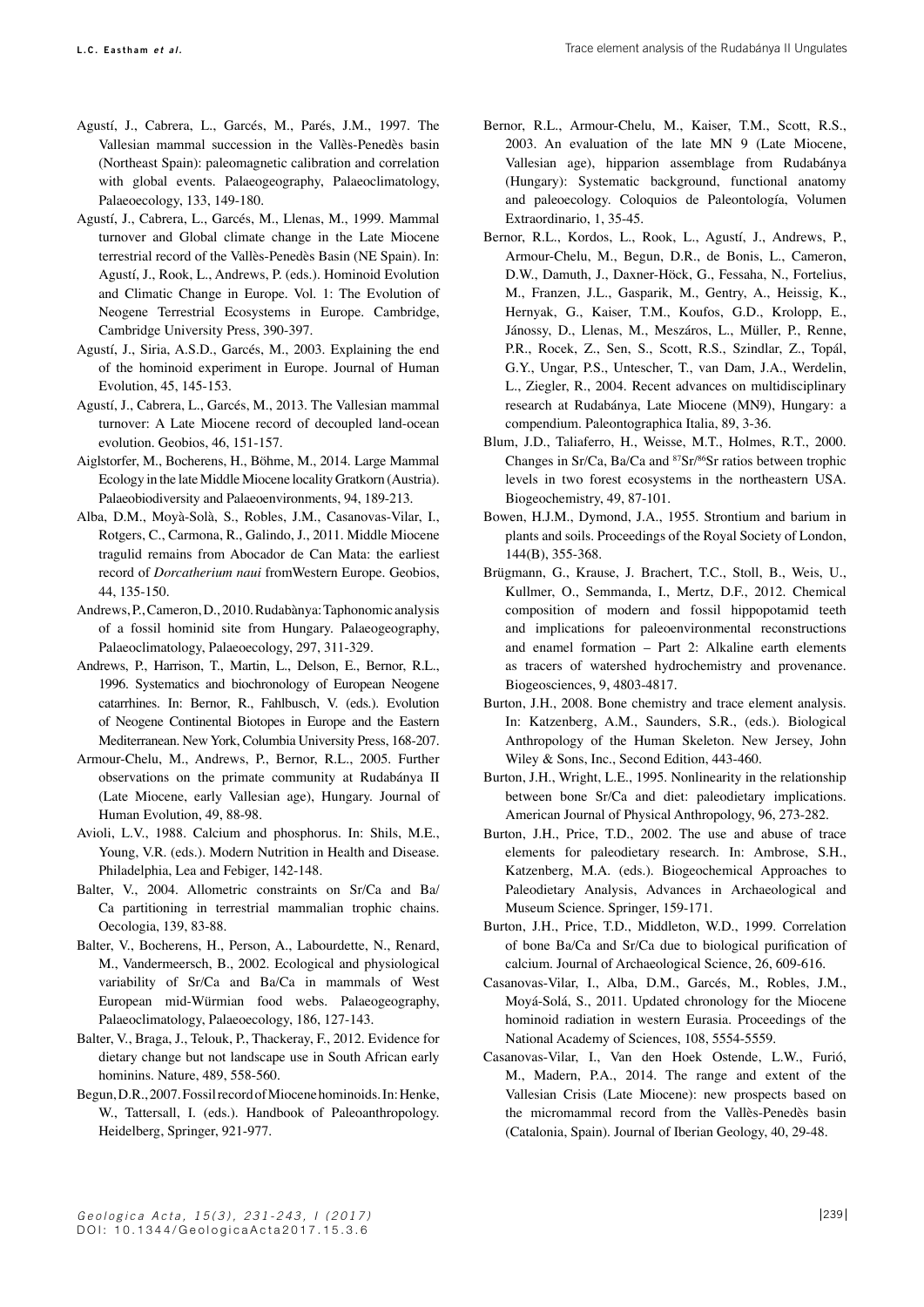- Casanovas-Vilar, I., Madern, A., Alba, D., Cabrera, L., García-Paredes, I., van den Hoek Ostende, L., DeMiguel, D., Robles, J.M., Furió, M., van Dam, J., Garcés, M., Angelone, C., Moyà-Solà, S., 2016. The Miocene mammal record of the Vallès-Penedès Basin (Catalonia). Comptes Rendus Palevol, 15, 791-812.
- Cerling, T.E., Hart, J.A., Hart, T.B., 2004. Stable isotope ecology in the Ituri forest. Oecologia, 138, 5-12.
- Chattopadhyay, N., Quinn, S.J., Kifor, O., Ye, C., Brown, E.M., 2007. The calcium-sensing receptor (CaR) is involved in strontium ranelate-induced osteoblast proliferation. Biochemical Pharmacology, 74, 438-447.
- Cork, S., 1996. Optimal digestive strategies for arboreal herbivorous mammals in contrasting 354 forest types: why koalas and colobines are different. Australian Journal of Ecology, 21, 10-20.
- Daxner-Höck, G., 2004. Biber und ein zwerghamster aus Mataschen (unter-pannonium, steirisches becken). Joannea Geologie und Paläontologie, 5, 19-33.
- Daxner-Höck, G., Harzhauser, M., Göhlich, U., 2016. Fossil record and dynamics of the Late Miocene small mammal faunas of the Vienna Basin and adjacent basins. Austria. Comptes Rendus Palevol, 15, 855-862.
- Demment, M.W., Van Soest, P.J., 1985. A nutritional explanation for body-size patterns of ruminant and nonruminant herbivores. American Naturalist, 125, 641-672.
- DiBitetti, M.S., Di Blanco, Y.E., Pereira, J.A., Paviolo, A., Jiménez Pérez, I., 2009. Time partitioning favors the coexistence of sympatric crab-eating foxes (*Cerdocyon thous*) and pampas foxes (*Lycalopex gymnocercus*). Journal of Mammalogy, 90, 479-490.
- Djagoun, C., Kassa, B., Mensah, G., Sinsin, B., 2013. Seasonal habitat and diet partitioning between two sympatric bovid species in Pendjari Biosphere Reserve (northern Benin): waterbuck and western kob. African Zoology, 48, 279-289.
- Domingo, L., Cuevas-González, J., Grimes, S.T., Hernández Fernández, M., López-Martínez, N., 2009. Multiproxy reconstruction of the palaeoclimate and palaeoenvironment of the Middle Miocene Somosaguas site (Madrid, Spain) using herbivore dental enamel. Palaeogeography, Palaeoclimatology, Palaeoecology, 272, 53-68.
- Domingo, L., López-Martínez, N., Grimes, S.T., 2012. Trace element analyses indicative of paleodiets in Middle Miocene Mammals from the Somosaguas site (Madrid, Spain). Geologica Acta, 10(3), 239-247.
- Domingo, M.S., Domingo, L., Badgley, C., Sanisidro, O., Morales, J., 2013. Resource partitioning among top predators in a Miocene food web. Proceedings of the Royal Society of London, B: Biological Sciences, 280 (1750), 9pp. DOI:10.1098/rsbp.2012.2138.
- Drouet, T., Herbauts, J., 2008. Evaluation of the mobility and discrimination of Ca, Sr and Ba in forest ecosystems: consequence on the use of alkaline-earth element ratios as tracers of Ca. Plant Soil, 302, 105-124.
- Eastham, L., Feranec, R.S., Begun, D.R., Kordos, L., 2011. Resource partitioning in Late Miocene Central European Mammals: Isotopic evidence from the Rudabánya fauna. Journal of Vertebrate Paleontology, 31 (Supplement 2), 103.
- Eastham, L., Feranec, R.S., Begun, D.R., 2016. Stable isotopes show resource partitioning among the early Late Miocene herbivore community at Rudabánya II: Palaeoenvironmental implications for the hominoid, *Rudapithecus hungaricus*. Palaeogeography, Palaeoclimatology, Palaeoecology, 454, 161-174.
- Eberle, J., Sponheimer, M., Marchitto, T., 2009. Biogenic patterning of Sr and Ba in Early Oligocene (Orellan) mammalian tooth enamel. Journal of Vertebrate Paleontology, 29, 91A.
- Elias, R.W., Hirao, Y., Patterson, C.C., 1982. The circumvention of the natural biopurification of calcium along nutrient pathways by atmospheric inputs of industrial lead. Geochimica et Cosmochimica Acta, 46, 2561-2580.
- Erdei, B., Hably, L., Kázmér, M., Utescher, T., Bruch, A., 2007. Neogene flora and vegetation development of the Pannonian domain in relation to palaeoclimate and palaeogeography. Palaeogeography, Palaeoclimatology, Palaeoecology, 253, 131-156.
- Fortelius, M., Hokkanen, A., 2001. The trophic context of hominoid occurrence in the later Miocene of western Eurasia—a primate-free view. In: de Bonis, L., Koufos, G., Andrews, A., (eds.). Phylogeny of the Neogene Hominoid Primates of Eurasia. Cambridge, Cambridge University Press, 19-47.
- Fortelius, M., Werdelin, L., Andrews, P., Bernor, R.L., Gentry, A., Humphrey, L., Mittmann, H.-W., Viranta, S., 1996. Provinciality, diversity, turnover and palaeoecology in land mammal faunas of the Late Miocene of Western Eurasia. In: Bernor, R.L., Fahlbusch, V., Mittmann, H.-W. (eds.). The evolution of Western Eurasian Neogene mammal faunas. Columbia University Press, New York, 414-448.
- Fortelius, M., Eronen, J., Jernvall, J., Liu, L., Pushkina, D., Rinne, J., 2002. Fossil mammals resolve regional patterns of Eurasian climate change over 20 million years. Evolutionary Ecology Research, 4, 1005-1016.
- Fortelius, M., Armour-Chelu, M., Bernor, R.L., Fessaha, N., 2005. Systematics and palaeobiology of the Rudabánya Suidae. Palaeontographica Italica, 90, 259-278.
- Fourie, N.H., Lee-Thorp, J.A., Rogers-Ackermann, R., 2008. Biogeochemical and craniometric investigation of dietary ecology, niche separation, and taxonomy of Plio-Pleistocene Cercopithecoids from the Makapansgat Limeworks. American Journal of Physical Anthropology, 135, 121-135.
- Franzen, J.L., Storch, G., 1999. Late Miocene mammals from central Europe. Hominoid Evolution and Climatic Change in Europe. In: Agustí, J.L., Rook, L., Andrews, P. (eds). The evolution of Neogene terrestrial ecosystems in Europe. Cambridge, Cambridge University Press, 165-190.
- Franzen, J.L., Pickford, M., Costeur, L., 2013. Palaeobiodiversity, palaeoecology, palaeobiogeography and biochronology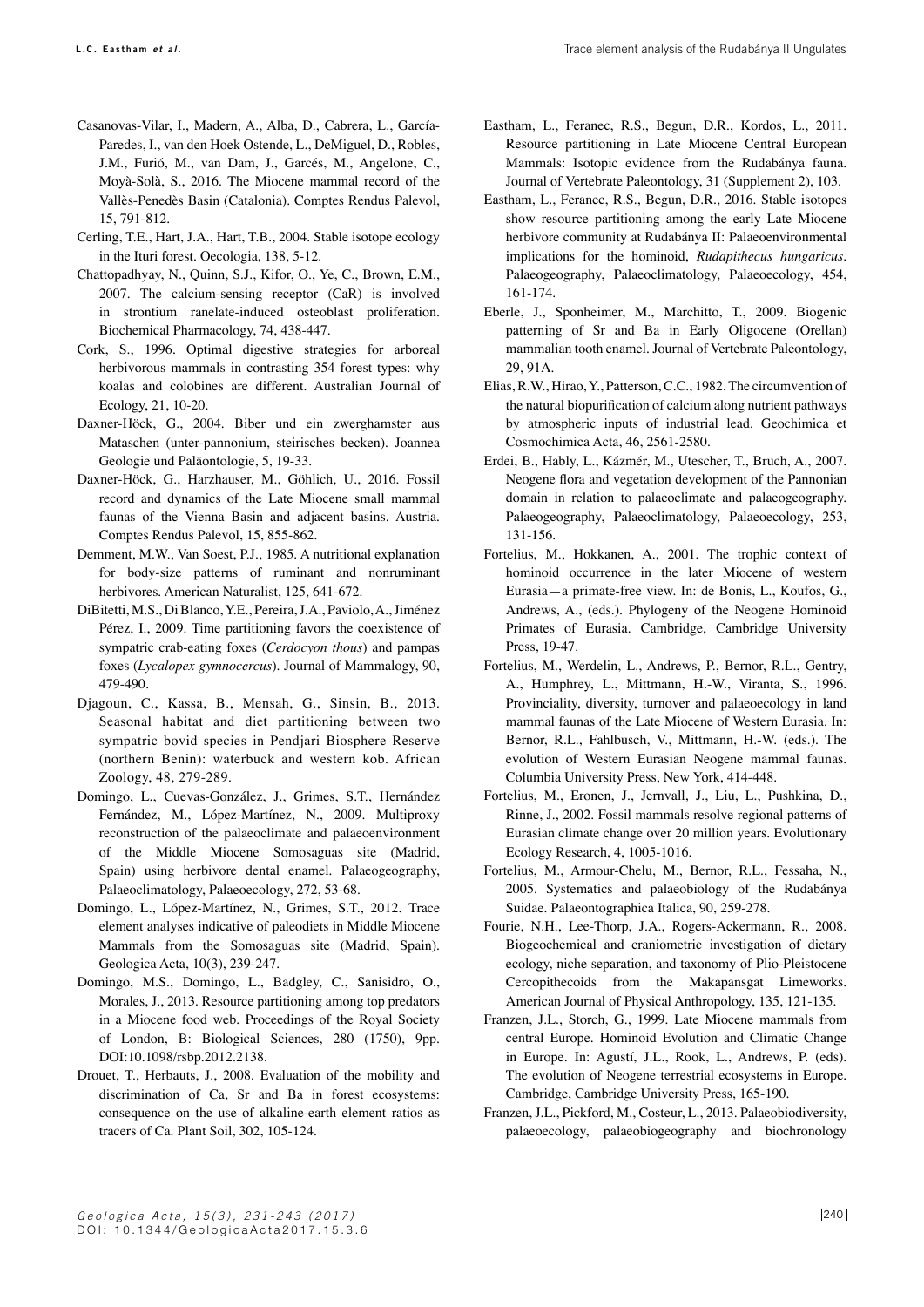of Dorn-Dürkheim 1 – a summary. Palaeodiversity and Palaeoenvironments, 93, 277-284.

- Gilbert, C., Sealy, J., Sillen, A., 1994. An investigation of barium, calcium and strontium as palaeodietary indicators in the Southwestern Cape, South Africa. Journal of Archaeological Science, 21, 173-184.
- Gordon, I.J., Illius, A.W., 1989. Resource partitioning by ungulates on the Isle of Rhum. Oecologia, 79, 383-389.
- Hably, L., 2013. The Late Miocene flora of Hungary. Geolologica Hungarica Series Palaeontologica, 56, 1-173.
- Hably, L., Erdei, B., 2013. A refugium of mastixia in the Late Miocene of eastern central Europe. Review of Palaeobotany and Palynology, 197, 218-225.
- Hardin, G., 1960. The competitive exclusion principle. Science, 131, 1292-1297.
- Harrison, T., 2002. Late Oligocene to middle Miocene catarrhines from Afro−Arabia. In: Hartwig, W. (ed.). The Primate Fossil Record. Cambridge University Press, Cambridge, 311-338.
- Harzhauser, M., Mandic, O., 2004. The muddy bottom of Lake Pannon - A challenge for dreissenid settlement (Late Miocene; bivalvia). Palaeogeography, Palaeoclimatology, Palaeoecology, 204, 331-352.
- Harzhauser, M., Latal, C., Piller, W.E., 2007. The stable isotope archive of Lake Pannon as a mirror of Late Miocene climate change. Palaeogeography, Palaeoclimatology, Palaeoecology, 249, 335-350.
- Harzhauser, M., Kern, A., Soliman, A., Minati, K., Piller, W.E., Danielopol, D.L., 2008. Centennial- to decadal scale environmental shifts in and around Lake Pannon (Vienna Basin) related to a major Late Miocene lake level rise. Palaeogeography, Palaeoclimatology, Palaeoecology, 270, 102-115.
- Herwartz, D., Tütken, T., Jochum, K.P., Sander, P.M., 2013. Rare earth element systematics of fossil bone revealed by LA-ICPMS analysis. Geochimica et Cosmochimica Acta, 103, 161-183.
- Hillson, S., 2005. Teeth, Cambridge Manuals in Archaeology (2nd edition). Cambridge, Cambridge University Press, 373pp.
- Hofmann, R.R., 1973. The ruminant stomach. Nairobi, East African Literature Bureau, 342-349.
- Ivanov, D., Utescher, T., Mosbrugger, V., Syabryaj, S., Dordjevic-Milutinovic, D., Molchanoff, S., 2011. Miocene vegetation and climate dynamics in Eastern and Central Paratethys (Southeastern Europe). Palaeogeography, Palaeoclimatology, Palaeoecology, 304, 262-275.
- Kartzinel, T., Chen, P., Coverdale, T., Erickson, D., Kress, J., Kuzmina, M., Rubenstein, D., Wang, W., Pringle, R., 2015. DNA metabarcoding illuminates dietary niche partitioning by African large herbivores. Proceedings of the National Academy of Sciences, 112, 8019-8024.
- Kaup, J.J., 1832. Description d'ossements fossiles de mammifères inconnus jusqu'à présent qui se trouvent au Muséum grand ducal de Darmstadt. Darmstadt, Meyer, 1-119.
- Kaup, J.J., 1833. Description d'Ossements fossiles de Mammifères inconnus jusqu'à présent. Qui se trouvent au Muséum grandducal de Darmstadt, 1-64.
- Kaup, J.J., Scholl, J.B., 1834. Verzeichniss der Gypsabgüsse von den ausgezeichnetsten urweltlichen. Thierresten des Grossherzoglichen Museum zu Darmstadt, 6-28.
- Kázmér, M., 1990. Birth, life and death of the Pannonian Lake. Palaeogeography, Palaeoclimatology, Palaeoecology, 79, 171-188
- Koch, P.L., Tuross, N., Fogel, M.L., 1997. The effects of sample treatment and diagenesis on the isotopic integrity of carbonate in biogenic hydroxylapatite. Journal of Archaeological Science, 24, 417-429.
- Kohn, M.J., Moses, R.J., 2013. Trace element diffusivities in bone rule out simple diffusive uptake during fossilization but explain in vivo uptake and release. Proceedings of the National Academy of Sciences, 110, 419-424.
- Kohn, M.J., Schoeninger, M.J., Barker, W.W., 1999. Altered states: effects of diagenesis on fossil tooth chemistry. Geochimica et Cosmochimica Acta, 63, 2737-2747.
- Kohn, M.J., Morris, J., Olin, P., 2013. Trace element concentrations in teeth – a modern Idaho baseline with implications for archeometry, forensics, and paleontology. Journal of Archaeological Science, 40, 1689-1699.
- Kordos, L., 1991. Le *Rudapithecus hungaricus* de Rudabànya (Hongrie). L'Anthropologie, 95, 343-362.
- Kordos, L., Begun, D.R., 2002. Rudabánya: A Late Miocene subtropical swamp deposit with evidence of the origin of the African apes and humans. Evolutionary Anthropology, 11, 45-57.
- Kretzoi, M., 1969. Geschichte der Primaten und der Hominisation. Symposia Biologica Hungarica, 9, 3-11.
- Kretzoi, M., 1975. New ramapithecines and *Pliopithecus* from the lower Pliocene of Rudabánya in north-eastern Hungary. Nature, 257, 578-581.
- Kretzoi, M., 1983. Gerinces Indexfajok Felsö-neozói rétegtanunkban Hipparion. Magyr Állami Földtani Intézet Évi Jelentése AZ. Évröl, 513-521.
- Kretzoi, M., Krolopp, E., Lörincz, H., Pálfalvy, I., 1976. A Rudabanyai also pannonai prehominidas lelohely floraja, faunaja es retegtani helyzete. Annual Report of the Hungarian Geological Institute, 365-394.
- Kyle, J.H., 1986. Effect of post-burial contamination on the concentrations of major and minor elements in human bones and teeth: the implications for palaeodietary research. Journal of Archaeological Science, 13, 403-416.
- Landman, M., Schoeman, D., Kerley, G., 2013. Shift in the black rhinoceros diet in the presence of the elephant: evidence for competition? PLoS ONE, 8(7), e69771.
- Lartet, É., 1851. Notice sur la colline de Sansan. Suivie d'une récapitulation de diverses espèces d'animaux vértébres fossiles trouves soit à Sansan, soit dans d'autres gisements du terrain tertiaire miocène dans le bassin sous-pyrénéen. Auch (Portes), 1-45.
- Lee-Thorp, J.A., Van der Merwe, N.J., 1987. Carbon isotope analysis of fossil bone apatite. South African Journal of Science, 83, 712-715.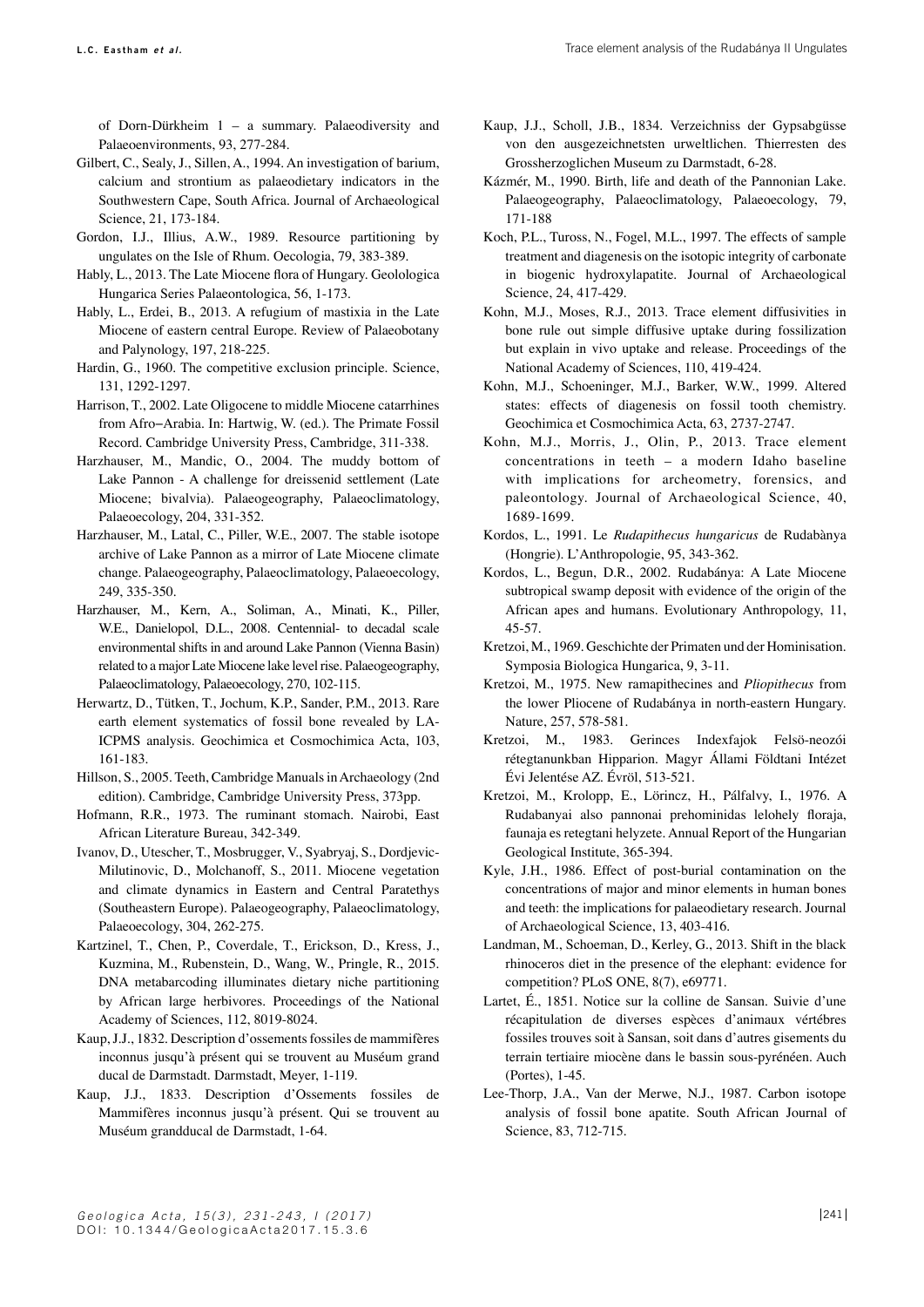- Lee-Thorp, J.A., Van der Merwe, N.J., 1991. Aspects of the chemistry of modern and fossil biological apatites. Journal of Archaeological Science, 18, 343-354.
- Lee-Thorp, J.A., Sponheimer, M., van der Merwe, N.J., 2003. What do stable isotopes tell us about hominid dietary and ecological niches in the Pliocene? International Journal of Osteoarchaeology, 13, 104-113.
- Lengemann, F.W., 1963. Over-all Aspects of Calcium and Strontium Absorption, the Transfer of Calcium and Strontium across Biological Membranes. New York, Academic Press, 85pp.
- Levine, J.M., Hille Ris Lambers, J., 2009. The importance of niches for maintenance of species diversity. Nature, 461, 254-257.
- Linnaeus, C., 1758. Systema Naturae, regnum animale, ed. X. (Systema naturae per regna tria naturae, secundum classes, ordines, genera, species, cum characteribus, differentiis, synonymis, locis. Tomus I. Editio decima, reformata.). London, British Museum, 853pp.
- Magyar, I., Geary, D.H., Müller, P., 1999. Paleogeographic evolution of the Late Miocene Lake Pannon in central Europe. Palaeogeography, Palaeoclimatology, Palaeoecology, 147, 151-167.
- Martin, J.E., Vance, D., Balter, V., 2015. Magnesium stable isotope ecology using mammal tooth enamel. Proceedings of the National Academy of Sciences, 112, 430 -435.
- Merceron, G., 2009. The early Valleisan vertebrates of Atzelsdorf (Late Miocene, Austria). Annals of the Natural History Museum Vienna, 111A, 647-660.
- Merceron, G., Schulz, E., Kordos, L., Kaiser, T.M., 2007. Paleoenvironment of *Dryopithecus brancoi* at Rudabánya, Hungary: Evidence from dental meso- and micro-wear analyses of large vegetarian mammals. Journal of Human Evolution, 53, 331-349.
- Nowak, R.M. 1991. Walker's Mammals of the World (Fifth Edition). Baltimore, Johns Hopkins University Press, 1081-1084.
- Ogilby, C., 1840. *Hyemoschus aquaticus*. Proceedings of the Zoological Society of London, 1-35.
- Palmqvist, P., Gröcke, D.R., Arribas, A., Fariña, R.A., 2003. Paleoecological reconstruction of a lower Pleistocene large mammal community using biogeochemical ( $\delta^{13}C$ ,  $\delta^{15}N$ ,  $\delta^{18}O$ , Sr:Zn) and ecomorphological approaches. Paleobiology, 29, 205-229.
- Peek, S., Clementz, M.T., 2012. Sr/Ca and Ba/Ca variations in environmental and biological sources: A survey of marine and terrestrial systems. Geochimica et Cosmochimica Acta, 95, 36-52.
- Pilgrim, G.E., 1926. The Fossil Suidae of India. Memoirs of the Geological Survey of India. Palaeontologia Indica, 8, 1-65.
- Popov, S.V., Rögl, F., Rozanov, A.Y., Steininger, F.F., Shcherba, I.G., Kováè, M., 2004. Lithological–paleogeographic maps of Paratethys. 10 maps Late Eocene to Pliocene. Courier Forschungsinstitut Senckenberg, 250, 1-46.
- Price, T.D., Blitz, J., Burton, J., Ezzo, J.A., 1992. Diagenesis in prehistoric bone: problems and solutions. Journal of Archaeological Science, 19, 513-529.
- Pyke, G.H., Pulliam, H.R., Charnov, E.L., 1977. Optimal foraging: a selective review of theory and tests. Quarterly Review of Biology, 52, 137-157.
- Qu, Y., Jin, C., Zhang, Y., Hu, Y., Shang, X., Wang, C., 2013. Distribution patterns of elements in dental enamel of *G. blacki*: a preliminary dietary investigation using SRXRF. Applied Physics A, Materials Science & Processing, 111(1), 75-82.
- Rao, S.R., 1979. Elemental concentration in fruit and leaves of chicku and mango under natural environmental conditions. Proceedings of the Indian Academy of Science, 88, 175-182.
- Rögl, V.F., 1998. Palaeogeographic considerations for Mediterranean and Paratethys seaways (Oligocene to Miocene). Annals of the Natural History Museum Vienna, 99A, 279-310.
- Rossipal, E., Krachler, M., Li, F., Turk Micetic, D., 2000. Investigation of the transport of trace elements across barriers in humans: studies of placental and mammary transfer. Acta Paediatrica, 89, 1190-1195.
- Rössner, G.E., 2007. Family tragulidae. In: Prothero, D.R., Foss, S.E. (eds.). The Evolution of Artiodactyls. Johns Hopkins University Press (Baltimore), 213-220.
- Runia, L.T., 1987. Strontium and calcium distribution in plants: Effect on palaeodietary studies. Journal of Archaeological Science, 14, 599-608.
- Sánchez, I.M., Salesa, M.J., Morales, J., 1998. Revisión sistemática del género *Anchitherium* Meyer 1834 (Equidae; perissodactyla) en España. Estudios Geológicos, 54, 39-63.
- Sasaki, T., Garant, P., 1986. Ultracytochemical demonstration of ATP-dependent calcium pump in ameloblasts of rat incisor enamel organ. Calcified Tissue International, 39, 86-96.
- Schoener, T.W., 1974. Resource partitioning in ecological communities. Science, 185, 27-39.
- Scott, R.S., Amour-Chelu, M., Bernor, R.L., 2005. Hipparionine horses of the greater Pannonian Basin: morphometric evidence from the postcranial skeleton. Paleontographia Italica, 90, 193-212.
- Sealy, J.C., Sillen, A., 1988. Sr and Sr/Ca in marine and terrestrial foodwebs in the Southwestern Cape, South Africa. Journal of Archaeological Science, 15, 425-438.
- Ségalen, L., de Rafélis, M., Lee-Thorp, J.A., Maurer, A.-F., Renard, M., 2008. Cathodoluminescence tools provide clues to depositional history in Miocene and Pliocene mammalian teeth. Palaeogeography, Palaeoclimatology, Palaeoecology, 266, 246-253.
- Sillen, A., 1986. Biogenic and diagenetic Sr/Ca in Plio-Pleistocene fossils of the Omo Shungura Formation. Paleobiology, 12, 311-323.
- Sillen, A., 1992. Strontium-calcium ratios (Sr/Ca) of *Australopithecus robustus* and associated fauna from Swartkrans. Journal of Human Evolution, 23, 495-516.
- Sillen, A., Kavanagh, M., 1982. Strontium and paleodietary research: A review. Yearbook of Physical Anthropology, 25, 67-90.
- Sillen, A., Hall, G., Armstrong, R., 1995. Strontium calcium ratios (Sr/Ca) and strontium isotopic ratios (87Sr/86Sr) of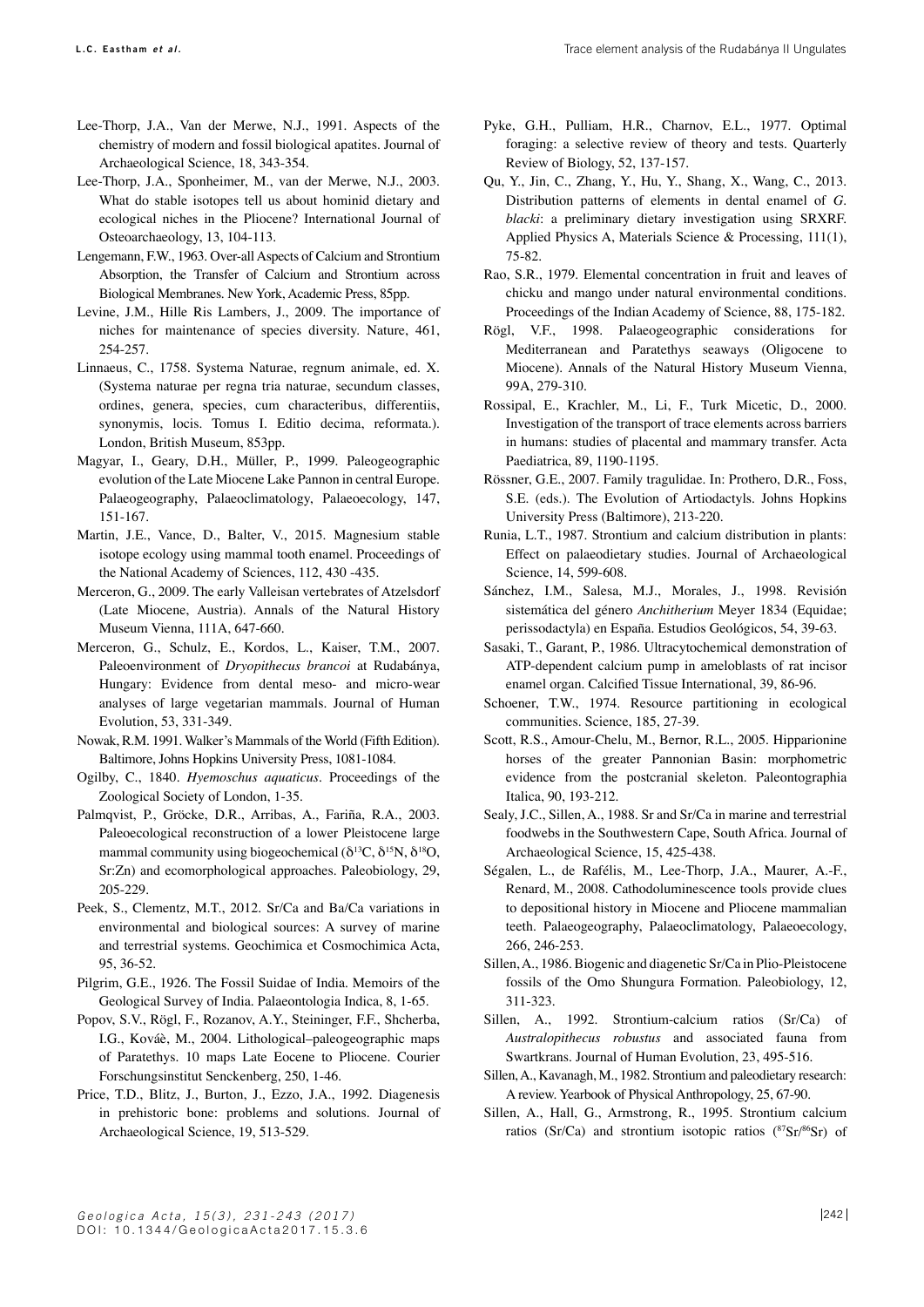*Australopithecus robustus* and *Homo* sp. from Swartkrans. Journal of Human Evolution, 28, 277-285.

- Singh, M., Roy, K., Singh, M., 2011. Resource partitioning in sympatric langurs and macaques in tropical rainforests of the western Ghats, South India. American Journal of Primatology, 73, 355-346.
- Smith, H., 1827. Griffith's Cuvier, Animal Kingdom. London, George Whittaker, 1-344.
- Solounias, N., Dawson-Saunders, B., 1988. Dietary adaptations and palaeoecology of the Late Miocene ruminants from Pikermi and Samos in Greece. Palaeogeography, Palaeoclimatology, Palaeoecolology, 65, 149-172.
- Spassov, N., Geraads, D., 2004. *Tragoportax pilgrim*, 1937 and *Miotragocerus stromer,* 1928 (Mammalia, Bovidae) from the Turolian of Hadjidimovo, Bulgaria, and a revision of the Late Miocene Mediterranean boselaphini. Geodiversitas, 26, 339-370.
- Sponheimer, M., Lee-Thorp, J.A., 1999. Alteration of enamel carbonate environments during fossilization. Journal of Archaeological Science, 26, 143-150.
- Sponheimer, M., Lee-Thorp, J.A., 2006. Enamel diagenesis at South African Australopith sites: Implications for paleoecological reconstruction with trace elements. Geochimica et Cosmochimica Acta, 70, 1644-1654.
- Sponheimer, M., de Ruiter, D., Lee-Thorp, J., Spath, A., 2005. Sr/ Ca and early hominin diets revisited: new data from modern and fossil tooth enamel. Journal of Human Evolution, 48, 147-156.
- Stevenson, P.R., Quinone, M.J., Ahumada, J.A., 2000. Influence of fruit availability on ecological overlap among four Neotropical primates at Tinigua National Park, Colombia. Biotropica, 32, 533-544.
- Stewart, K.M., Bowyer, R.T., Kie, J.G., Cimon, N.J., Johnson, B.K., 2002. Temporospatial distributions of elk, mule, deer, and cattle: resource partitioning and competitive displacement. Journal of Mammalogy, 83, 229-244.
- Stromer, E., 1928. Wirbeltiere im obermiozänen Flinz Münchens. Abhandlungen der Bayerische Akademie der Wissenschaften, mathematisch-naturwissenschaftliche Klasse, 32, 1-71.
- Taylor, D., Bligh, P., Duggan, M.H., 1962. The absorption of calcium, strontium, barium and radium from the gastrointestinal tract of the rat. Biochemical Journal, 83, 25-29.
- Thomas, J.M., 1951. *Eostyloceros pierensis* nov. sp., nouveau cervuline du Pontien européen. Compte rendu sommaire desséances de la Société géologique de France, 6, 255-257.
- Trueman, C.N., Benton, M.J., 1997. A geochemical method to trace the taphonomic history of reworked bones in sedimentary settings. Geology, 25, 263-266.
- Trueman, C.N., Tuross, N., 2002. Trace elements in recent and fossil bone apatite. Reviews in Mineralogy and Geochemistry, 48, 489-521.
- Tütken, T., Vennemann, T.W., Janz, H., Heizmann, E.P.J., 2006. Palaeoenvironment and palaeoclimate of the Middle Miocene lake in the Steinheim Basin, SW Germany: A reconstruction from C, O, and Sr isotopes of fossil remains. Palaeogeography, Palaeoclimatology, Palaeoecology, 241, 457-491.
- Tütken, T., Vennemann, T.W., Pfretzschner, H.U., 2008. Early diagenesis of bone and tooth apatite in fluvial and marine settings: Constraints from combined oxygen isotope, nitrogen and REE analysis. Palaeogeography, Palaeoclimatology, Palaeoecology, 266, 254-268.
- Tütken, T., Vennemann, T.W., Pfretzschner, H.-U., 2011. Nd and Sr isotope compositions in modern and fossil bones: Proxies for vertebrate provenance and taphonomy. Geochimica et Cosmochimica Acta, 75, 5951-5970.
- Tütken, T., Kaiser, T.M., Vennemann, T., Merceron, G., 2013. Opportunistic feeding strategy for the earliest hypsodont equids: Evidence from stable isotopes and dental wear proxies. PLoS ONE, 8(9), E74463.
- Underwood, E.J., 1977. Trace Elements in Human and Animal Nutrition. New York, Academic Press Inc., Fourth edition, 545pp.
- Utescher, T., Erdei, B., Hably, L., Mosbrugger, V., 2017. Late Miocene vegetation of the Pannonian Basin. Palaeogeography, Palaeoclimatology, Palaeoecology, 467, 131-148.
- Walser, M., Robinson, B.H.B., 1963. Renal Excretion and Tubular Reabsorption of Calcium and Strontium, Transfer of Calcium and Strontium across Biological Membranes. New York, Academic Press, 326pp.
- Wang, Y., Cerling, T.E., 1994. A model of fossil tooth and bone diagenesis: implications for paleodiet reconstruction from stable isotopes. Palaeogeography, Palaeoclimatology, Palaeoecology, 107, 281-289.
- Wang, K.M., 1929. Die fossilen Rhinocerotiden des Wiener Beckens. Shanghai, Memoirs of the Institute of Geology, 7, 53-59.
- de Winter, N.J., Snoeck, C., Claeys, P., 2016. Seasonal cyclicity in trace elements and stable isotopes of modern horse enamel. PLoS ONE, 11, E0166678.

**Manuscript received October 2016; revision accepted May 2017; published Online July 2017.**